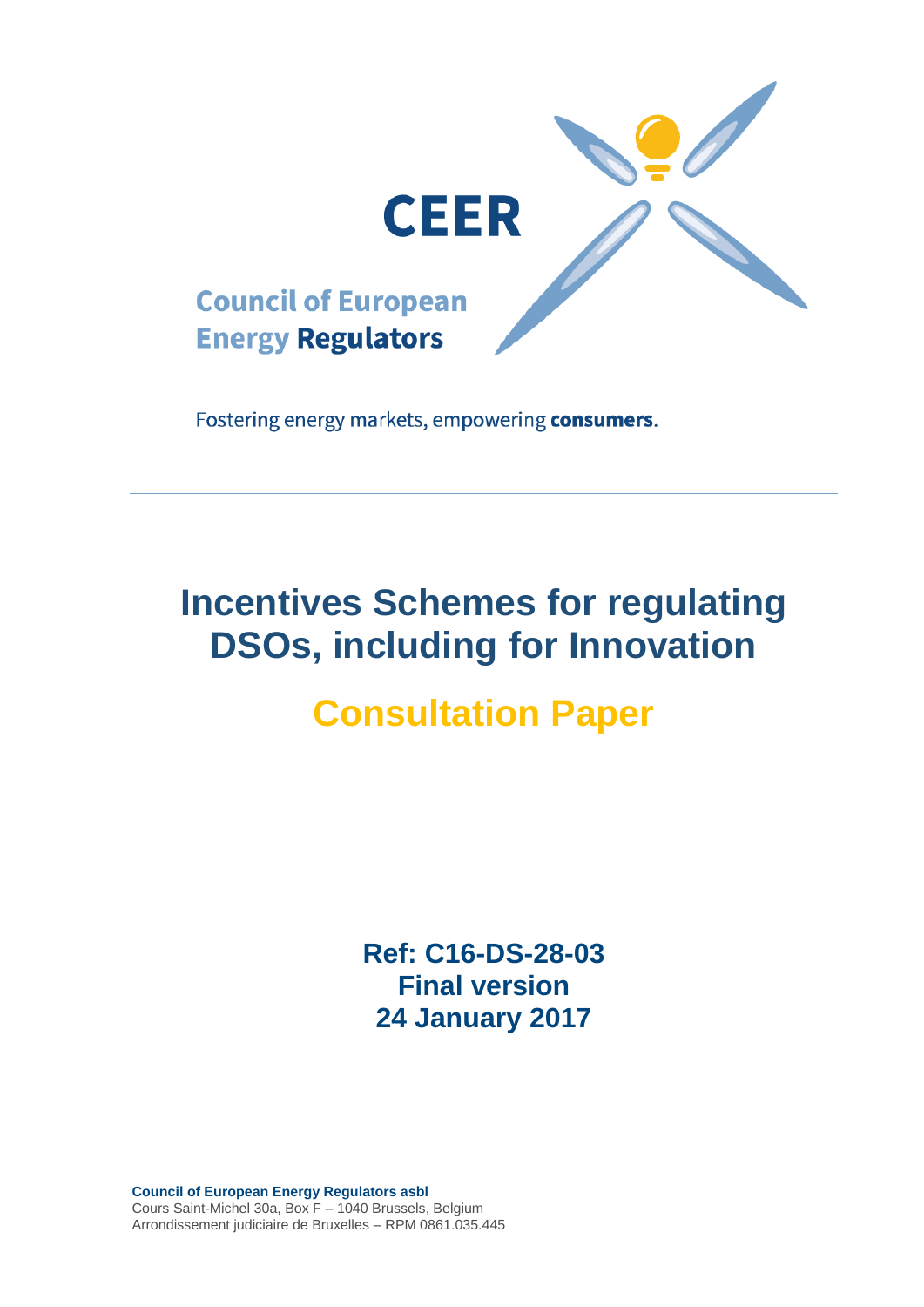

## **INFORMATION PAGE**

## **Abstract**

The "Bridge to 2025 Conclusions Paper<sup>1</sup>" acknowledged that energy systems have been impacted by "s*ignificant structural and market developments which have*  altered the characteristics of electricity and natural gas distribution activities". European energy regulators have committed themselves to developing guidelines of good practice for incentive schemes that are used as tools to regulate distribution system operators and that best fit the challenges of the new context in the European energy sector.

The present public consultation document describes European regulators' initial thinking on this important issue. The aim is to collect feedback from stakeholders in order to define Guidelines of Good Practice (GGP) on Incentives Schemes for regulating Distribution System Operators (DSOs), including for Innovation, expected in Q2 2017. The paper includes real world examples, in order to publish final guidance for national regulatory authorities (NRAs) about regulatory incentives. In particular, we are seeking views from respondents on the following key areas:

- Regulatory principles, goals and tools;
- Changing needs how expected changes in the electricity sector raise new challenges for NRAs in designing effective regulatory models;
- Changing aims in regulation, which are driven by the energy transition, and approaches of good practice on areas which CEER regards as important where regulators and other stakeholders can take steps to reach an optimal outcome for the system.

#### **Target Audience**

European Commission, energy suppliers, distribution system operators, other network operators, traders, electricity/gas customers, electricity/gas industry, consumer representative groups, Member States, academics and other interested parties.

#### **Keywords**

Distribution networks, Regulation, Goals, Aims, Electricity, Gas, Incentives, Income, Costs, Innovation.

If you have any queries relating to this paper please contact: Andrew Ebrill Tel. +32 (0)2 788 73 30 Email: [brussels@ceer.eu](mailto:brussels@ceer.eu)

1

-

%20%20energy%20regulation%20a%20bridge%20to%202025%20conclusions%20paper.pdf

http://www.acer.europa.eu/official\_documents/acts\_of\_the\_agency/sd052005/supporting%20document%20to% 20acer%20recommendation%2005-2014%20-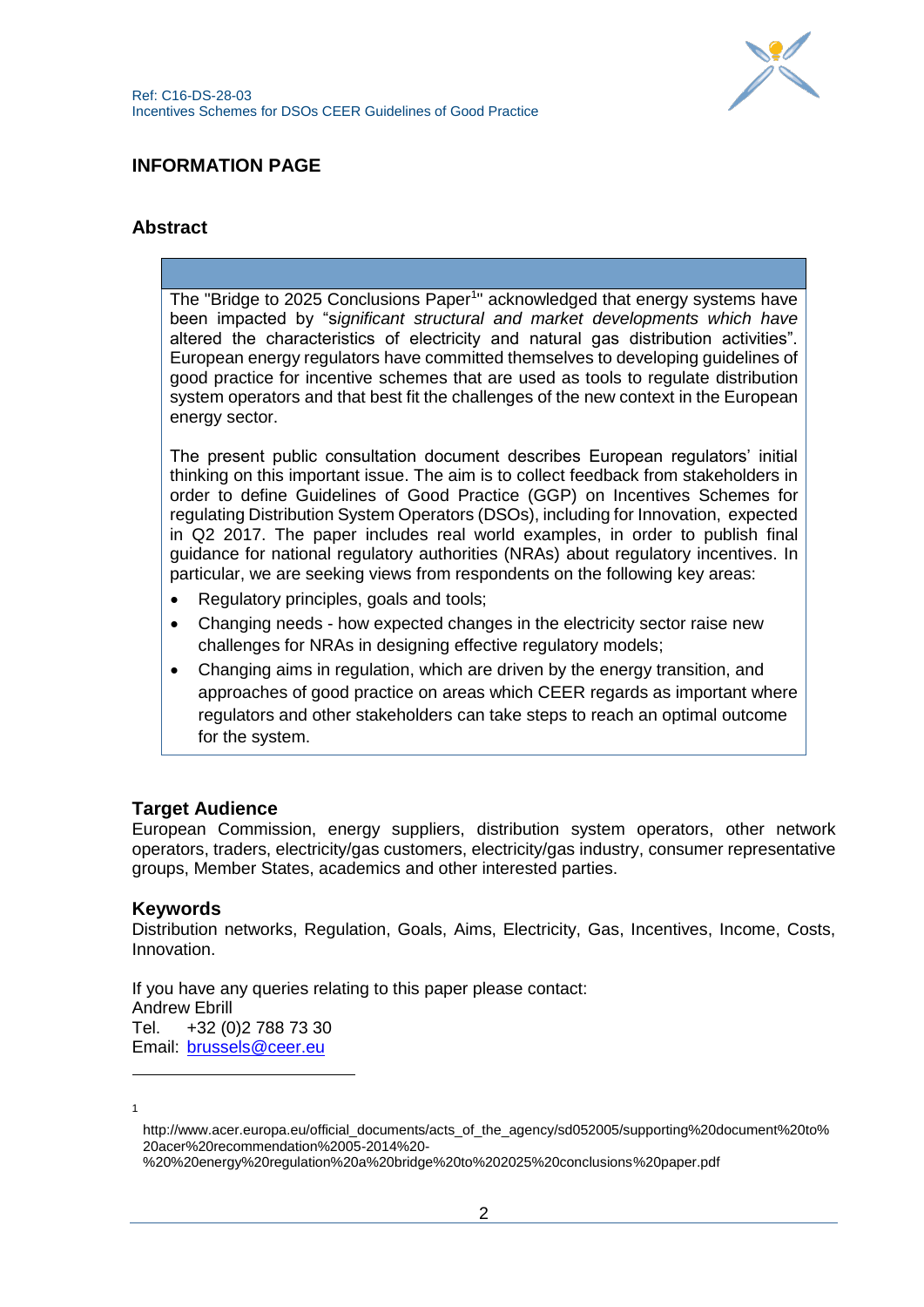

## **Related Documents**

- [Final CEER 2016 Work Programme,](http://www.ceer.eu/portal/page/portal/EER_HOME/EER_PUBLICATIONS/Work_Programmes/2012/C15-WPDC-27-06_Public_WP2016_final.pdf) 6 January 2016, Ref. C15-WPDC-27-06
- Final CEER 2017 [Work Programme,](http://www.ceer.eu/portal/page/portal/EER_HOME/EER_PUBLICATIONS/Work_Programmes/2017) 5 January 2017, Ref. C16-WPDC-28-06
- [The Future Role of DSOs,](http://www.ceer.eu/portal/page/portal/EER_HOME/EER_PUBLICATIONS/CEER_PAPERS/Cross-Sectoral/Tab1/C15-DSO-16-03_DSO%20Conclusions_13%20July%202015.pdf) A CEER Conclusions Paper, Ref. C15-DSO-16-03, 13 July 2015
- [The Future DSO and TSO relationship,](http://www.ceer.eu/portal/page/portal/EER_HOME/EER_PUBLICATIONS/CEER_PAPERS/Cross-Sectoral/2016/C16-DS-26-04_DSO-TSO-relationship_PP_21-Sep-2016.pdf) A CEER Position Paper, Ref. C16-DS-26-04, 21 September 2016
- [CEER Guidelines of Good Practice for Electricity Distribution Network Tariffs,](http://www.ceer.eu/portal/page/portal/EER_HOME/EER_PUBLICATIONS/CEER_PAPERS/Electricity/2017/CEER%20DS%20WG%20Best%20Practice%20Tariffs%20GGP%20-%20%20external%20publication_final.pdf) Ref. C16-DS-27-03, 23 January 2017
- [Energy Regulation: a Bridge to 2025,](http://www.acer.europa.eu/Official_documents/Acts_of_the_Agency/SD052005/Supporting%20document%20to%20ACER%20Recommendation%2005-2014%20-%20%20Energy%20Regulation%20A%20Bridge%20to%202025%20Conclusions%20Paper.pdf) ACER in cooperation with CEER Conclusions Paper, 19 September 2014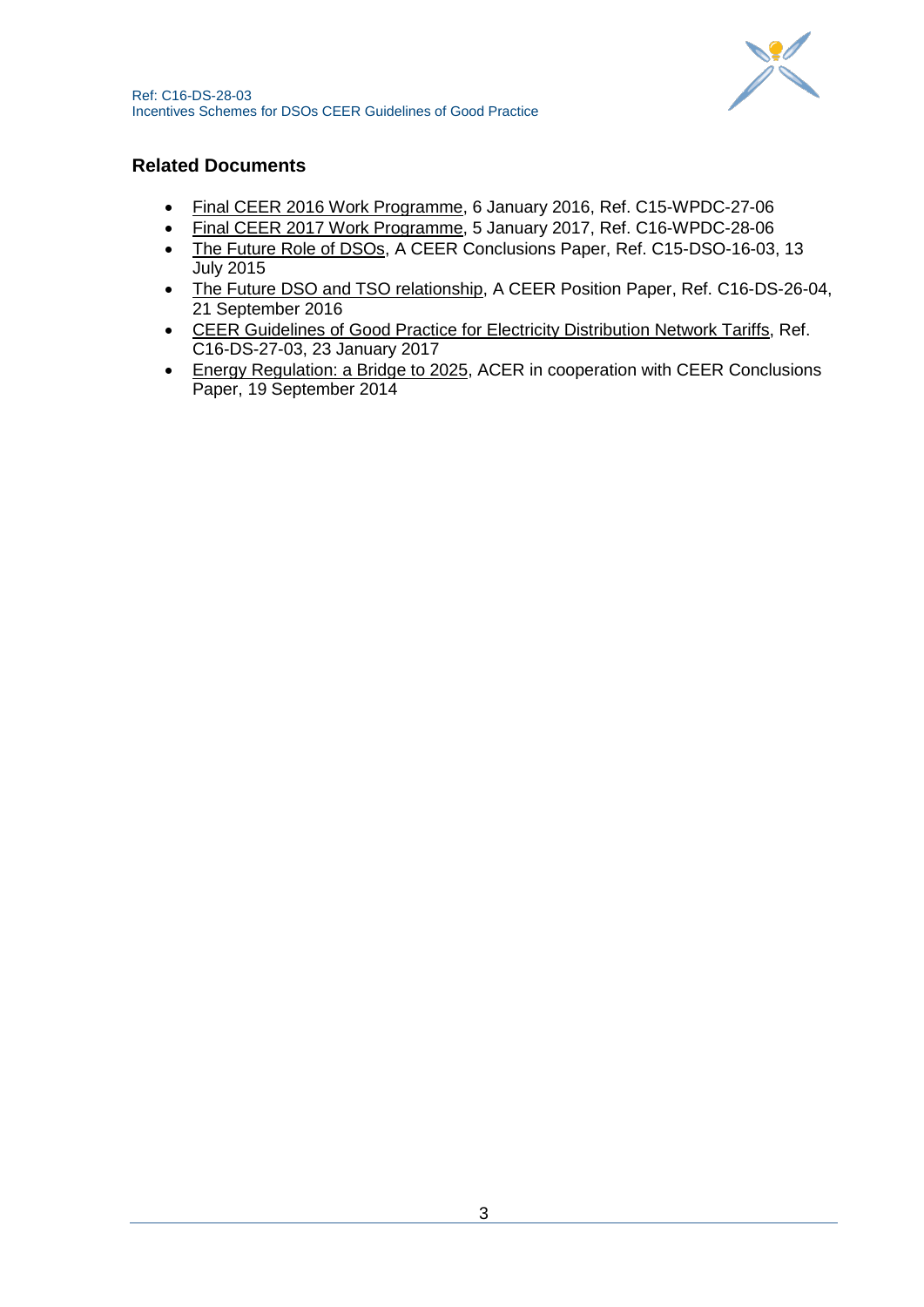

## **EXECUTIVE SUMMARY**

The ACER "Bridge to 2025 paper" described how structural and market developments have altered the characteristics of electricity and natural gas distribution activities. The paper committed CEER to developing guidelines of good practice for incentive schemes used in the regulation of distribution network companies.

The present public consultation document describes European regulators' thinking on this important issue. The aim is to inform stakeholders on European regulators' common perspectives on incentives schemes and collect feedback from stakeholders in order to contribute to the definition of Guidelines of Good Practice (GGP) that can inform NRAs including through real world examples. Those will inspire and further enable NRAs to identify regulatory models with incentive schemes that best fit the challenges of the new context in the European energy sector, taking into account also specificities of the concrete situation each NRA faces in its own country.

This report first presents goals for regulation of distribution network companies, along with the relevant regulatory tools. It recognises that the core aims of regulation, e.g. achieving cost efficiency and quality, remain important and can be supported by DSO innovation.

In this paper, CEER acknowledges that expected changes in the electricity sector raise new challenges for NRAs in designing effective regulatory models. We conclude that these changes and new challenges can be divided in three categories; technical, economic and organisational. Such new challenges may trigger the need for changes in regulatory tools and/or regulatory aims.

Whilst the original aim of regulatory intervention in grid-bound energy supply was to decrease inefficiencies in natural monopolies, the overall transformation of the energy system in general, and the significant changes on the distribution level in particular, require a critical reflection as to whether a realignment of regulatory aims is necessary and if so in which direction. The challenges for NRAs consist in integrating the new aims into the existing aims, and to operationalize them by introducing appropriate incentives in order to make network operators strive towards these aims. In that context, we then identify key important areas where, in CEER's view, regulators and other stakeholders can take steps to reach an optimal outcome for the system. For those areas, being the balancing of choices, innovation and the whole system approach, this report presents approaches that are good practice.

Regarding balancing of choices, we conclude that to reach common regulatory goals, in a changing environment, raises new regulatory challenges, NRAs must understand some critical points. These are the effect of their choices, the circumstances they operate in, and the stakeholders that are involved, to be able to balance different goals and incentives against each other. Therefore, the definition of regulatory incentives has to follow an interactive process with stakeholders. During this process, regulators should clearly present their proposals, preferably alongside supporting impact assessments of the incentives. Monitoring instruments and indicators should be developed afterwards and presented to stakeholders in order to evaluate the regulatory tools and adapt them if necessary.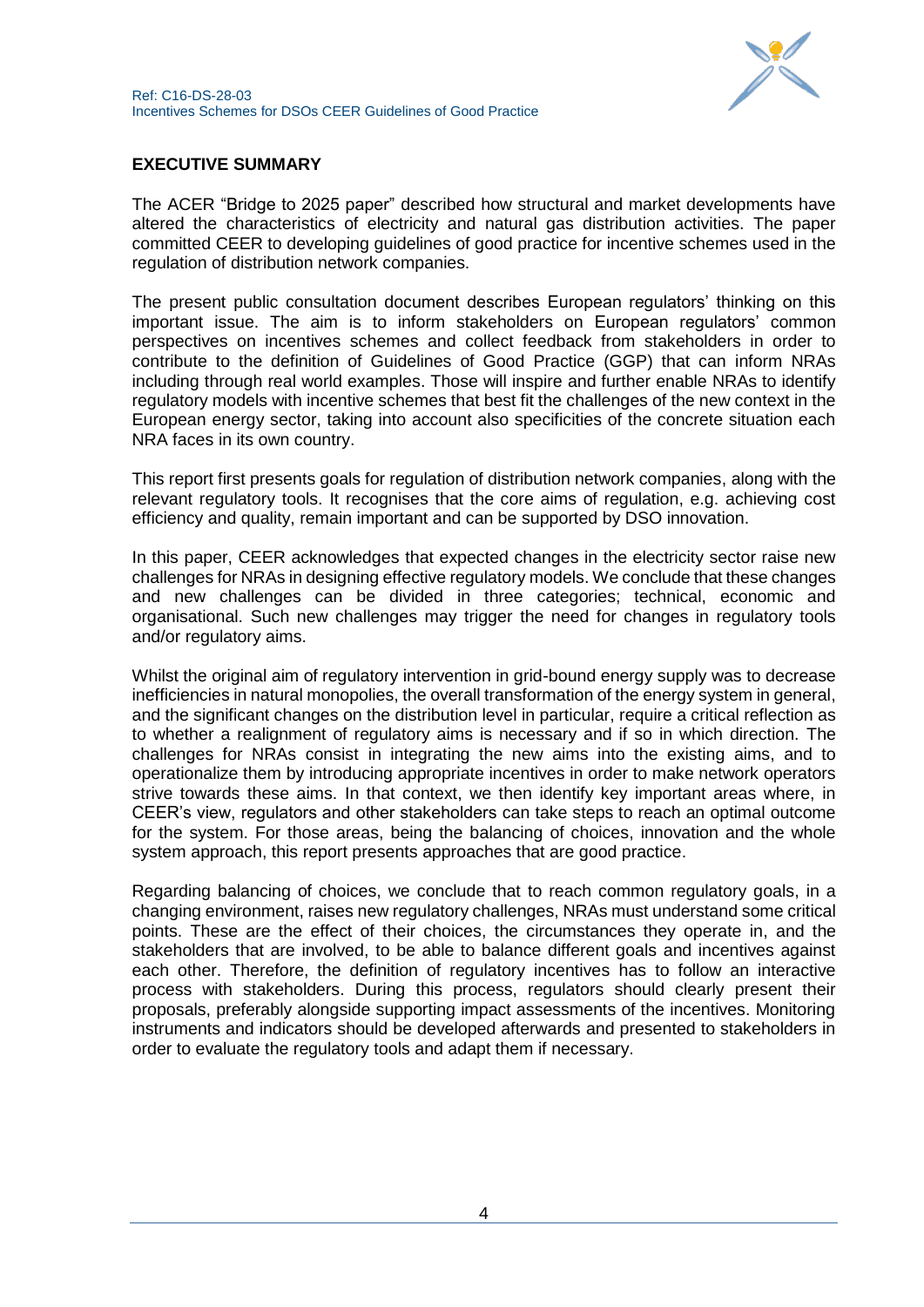

The presence of innovation is a key element when considering the effectiveness of any regulatory framework. Incentives for innovation are mainly seen as a means to reach other aims, and can be delivered both indirectly and directly. Innovation is increasingly a crucial and widespread condition to achieve several main targets, such as quality of service, cost efficiency and security of supply.

Innovation may come in different forms, and so may the underlying regulatory aims. The present paper presents different approaches and their advantages and drawbacks. On the one hand, innovation can be interpreted as one among several other enablers to reach an aim, i.e. the regulatory aim of cost reduction/efficiency. In this case, providing incentives on the overarching aims provides incentives for innovation. On the other hand, NRAs may decide to explicitly incentivise innovation. In this case, innovation incentives can be considered as one of the main instruments to achieve regulatory aims. Depending on which of these strategies is pursued, the calibration and delivery (indirectly or directly) of regulatory incentives may vary significantly. Nevertheless, regardless of the type of innovation incentives applied (input or output based), when designing incentives for innovation it would be more adequate to let the DSO choose the most efficient solution to achieve a particular aim, providing a regulatory framework that promotes innovative approaches but does not impose them. Case studies from several NRAs illustrate a range of individual approaches.

When designing incentive schemes for DSOs to tackle new regulatory challenges, a holistic approach, i.e. a "whole system approach", has to be addressed. The whole system approach focuses on the "system" concept, trying to identify the net benefit that regulatory decisions may bring for the whole electricity system. Therefore, it is vital to recognize the roles and responsibilities of DSOs and TSOs, e.g. to clarify if benefits in distribution grids have an impact on transmission system operations. When adopting a forward looking perspective, regulators may consider the impact of DSO´s regulated network activities beyond the network, keeping in mind that this should only be used in areas where competition is absent.

The present document initiates a public consultation process, and it aims to support CEER in the definition of Good Practices for the design of forward looking and effective incentive schemes for DSOs, elaborating on previous CEER internal work as well as on stakeholders' publicly available reports.

In short, the key areas for which CEER is seeking views from respondents are:

- Regulatory principles, goals and tools;
- Changing needs how expected changes in the electricity sector raise new challenges for NRAs in designing effective regulatory models;
- Changing aims in regulation, which are driven by the energy transition, and approaches of good practice on areas which CEER regards as important where regulators and other stakeholders can take steps to reach an optimal outcome for the system.

This report will be followed by the analysis of stakeholders' answers. Finally, a subsequent conclusions paper will present CEER's Guidelines of Good Practice for incentives schemes for DSO , expected in Q2 2017.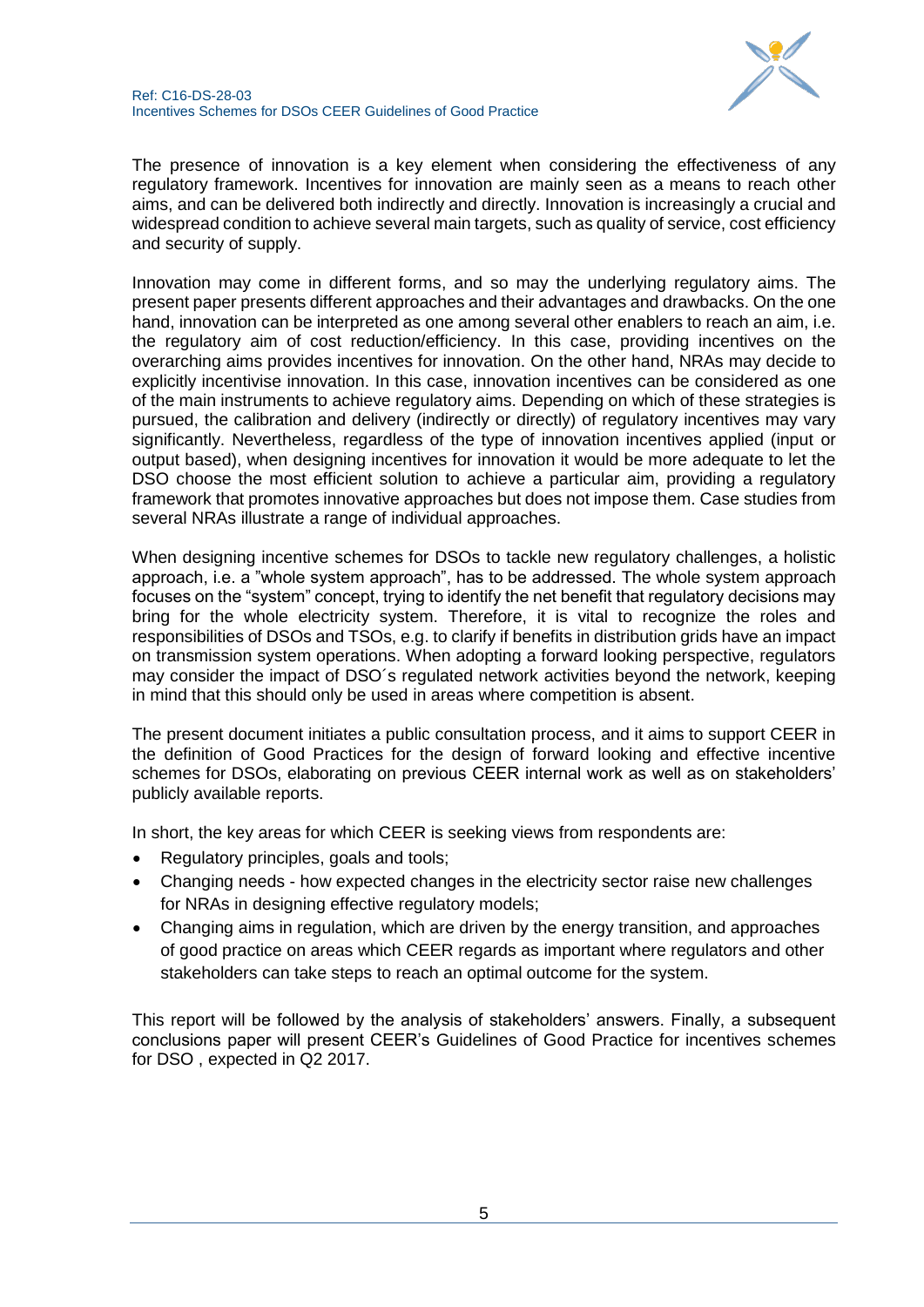

# **Table of Contents**

| CHAPTER 1: CURRENT PRINCIPLES AND REGULATORY APPROACHES 12   |  |
|--------------------------------------------------------------|--|
|                                                              |  |
|                                                              |  |
|                                                              |  |
| CHAPTER 3: CHANGING AIMS AND APPROACHES OF GOOD PRACTICE  22 |  |
|                                                              |  |
|                                                              |  |
|                                                              |  |
|                                                              |  |
|                                                              |  |
|                                                              |  |
|                                                              |  |
|                                                              |  |
|                                                              |  |
|                                                              |  |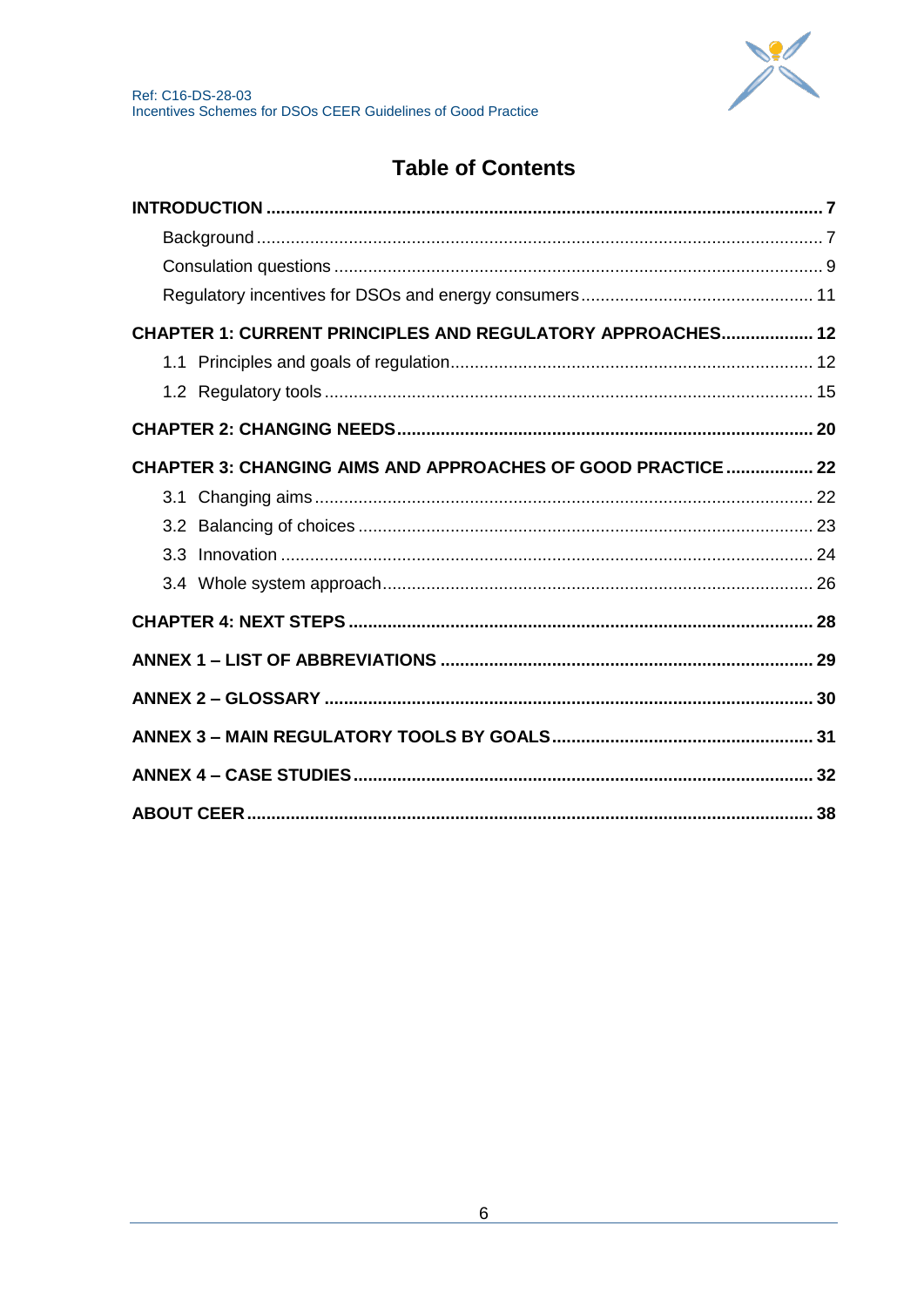

### <span id="page-6-0"></span>INTRODUCTION

### <span id="page-6-1"></span>**Background**

The "Bridge to 2025 Conclusions Paper<sup>2</sup>" acknowledged that energy systems have been impacted by "s*ignificant structural and market developments which have altered the characteristics of electricity and natural gas distribution activities".* In its Clean Energy for All Europeans Package, the European Commission also recognizes the changing role of DSOs in a context of structural changes in the market, which may raise the need for new regulatory solutions. Against this background, European energy regulators have committed themselves to developing guidelines of good practice for incentive schemes that are used as tools to regulate distribution system operators. This includes particularly those that encourage efficient innovation by energy distribution system operators (DSOs) in such areas where competition is absent. The present public consultation document describes European regulators' initial thinking on this important issue. The aim is to inform stakeholders on European regulators' common perspectives on incentives schemes and collect feedback from stakeholders in order to contribute to the definition of Guidelines of Good Practice (GGP) that can *inform* national regulatory authorities (NRAs), including through real world examples. These shall inspire and enable NRAs to identify regulatory models with incentive schemes that best fit the challenges of the new context in the European energy sector in a way that also takes account of the specific context facing the NRA in its own country.

The following CEER principles on regulatory incentives underpin this document:

- 1. **Level-playing field**: ensuring non-discriminatory access to the distribution network;
- 2. **Cost efficiency**: promoting cost efficiency of natural monopolies in the absence of competitive pressure. This encourages DSOs to perform their core tasks in a way which meets the reasonable expectations of network users and other stakeholders in the most efficient and economical way;
- 3. **Financial viability**: ensuring that DSOs have sufficient financial means to operate efficiently, based on a cost of capital which reflects national circumstances and their regulated status);
- 4. **Quality of service**: ensuring that DSOs offer the right services, with a quality of service level that is satisfactory for network users and which contributes to security of supply for the whole network system;
- 5. **Innovation**: applying regulatory mechanisms which facilitate the pursuit of innovative approaches by DSOs, which have the potential to bring savings or benefits to consumers. Regulatory tools should avoid undue bias towards capital expenditure;
- 6. **Security of supply**: promoting security of supply (including resilience of networks to extreme climatic events and cyber-attacks); and
- 7. **Holistic view**: ensuring a coordinated whole system approach.

 $2$  Bridge to 2025 Conclusions Paper, see:

-

http://www.acer.europa.eu/official\_documents/acts\_of\_the\_agency/sd052005/supporting%20document%20to% 20acer%20recommendation%2005-2014%20-

<sup>%20%20</sup>energy%20regulation%20a%20bridge%20to%202025%20conclusions%20paper.pdf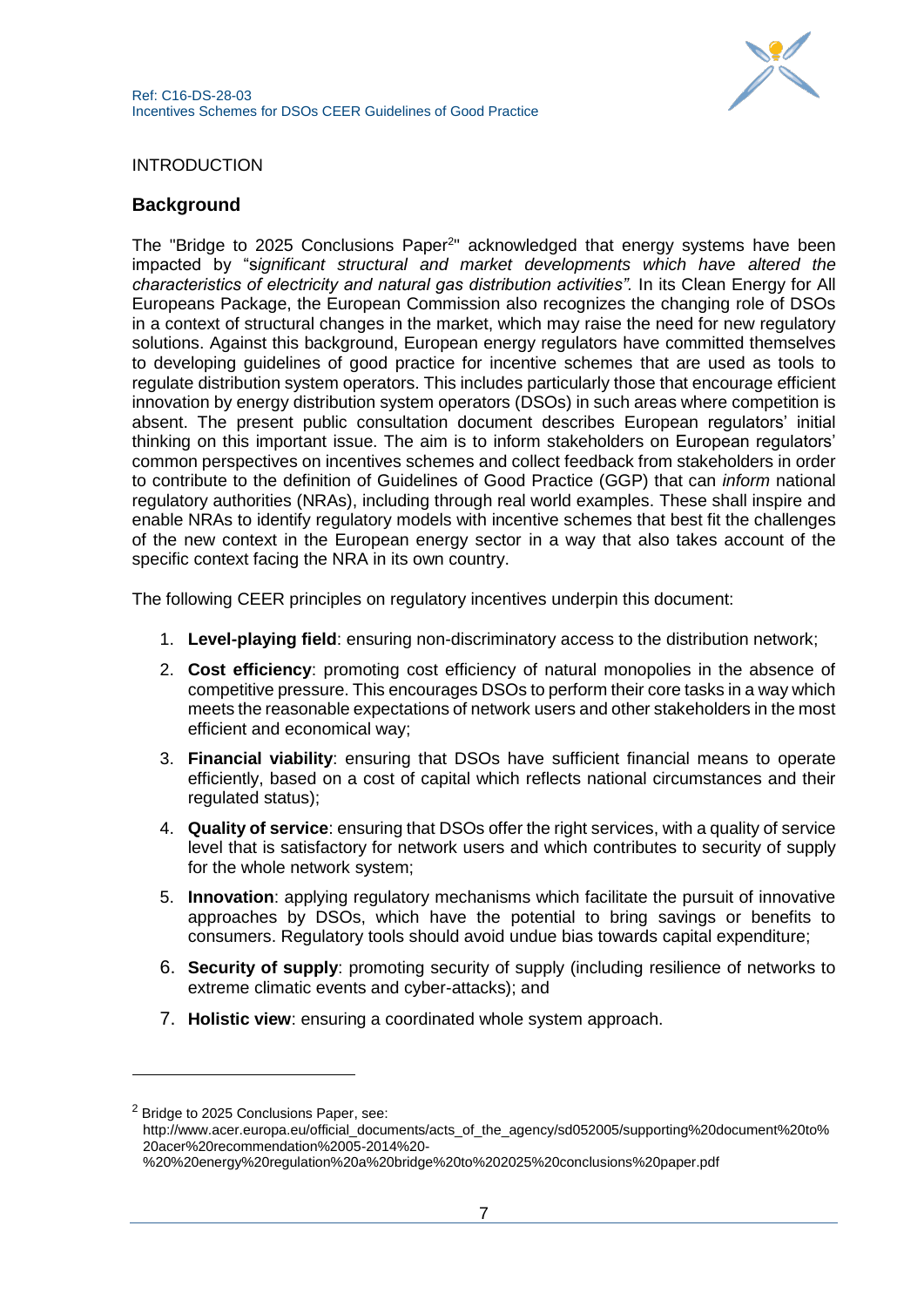

Building on these principles, this CEER paper presents goals and tools for regulation of distribution system operators. It considers the implications of the development of the aims and approaches used by NRAs. It looks at how market developments might trigger changes to regulatory tools and/or regulatory goals.

As highlighted in the "The Future Role of DSOs" CEER Conclusion paper, while the basic functional models are broadly the same, there are significant differences between distribution systems and DSOs across Europe.

Those differences, together with distinct environments (i.e regulatory frameworks) in terms of the penetration of renewable distributed energy resources, justify different needs and goals for the energy sector across European NRAs. European NRAs do however share a common set of challenges in DSO regulation that are addressed in this consultation document.

It is also important to remember that regulatory decisions create a wide range of effects, where the NRA has to strike a balance in setting the (financial) *breadth* of regulation, efficiency incentives and explicit mechanisms for other aims like quality of service, market integration and the promotion of innovative solutions. For example, a very strong focus on cost efficiency may weaken incentives for quality or incentives for goals other than cost efficiency. These effects have to be balanced by each NRA, taking into consideration its regulatory framework. Therefore, there is no one unique solution in terms of regulatory approach. We think that NRAs should still try to keep regulation as neutral and unbiased as possible, so that DSOs can make their own decisions on how to achieve the goals under an optimal allocation of resources and balance between operational cost (OPEX) and capital cost (CAPEX). In other words, so that their decisions are made on a level playing field based on the economic circumstances.

Previous CEER work on the new role of DSOs considered that, in principle, DSOs must run their business in a way which reflects reasonable expectations of network users and other stakeholders. Incentive regulation is intended to trigger actions by DSOs that they might not undertake otherwise. The main goal is to let DSOs fulfil their legal obligations for network design, development and operation, including providing a non-discriminatory access to the grid, in such a manner that allows DSOs to achieve an optimal outcome on several fronts simultaneously, for example providing an optimal level of quality and security of supply, as well as achieving efficient costs. This could include less traditional goals, such as removing barriers for efficient balancing. Beyond traditional forms of regulation, the implementation of outputbased regulation could also be an effective way to promote efficient investment and innovative approaches to the benefit of consumers and to tackle the challenges of the DSO, particularly in a more flexible and competitive environment. We note, however, that it can be challenging to set output targets accurately.

Since it is a complex and dynamic process, the design of incentives has to be done in a clear and transparent way, in which all stakeholders can participate. The increasing interactions between agents along the network, from the very high voltage to the low voltage, also requires that the process follows a forward looking and coherent "whole system" approach.

In "Future role of DSOs", CEER also highlights the growing importance of promoting innovation along the distribution system, which has, until very recently, been a very traditional and passive system, The presence of innovation is a key element when considering the effectiveness of any regulatory framework. Although the promotion of innovation may not be an aim in itself, it is increasingly a crucial and widespread condition to achieve several main targets, such as quality of service, cost efficiency and security of supply.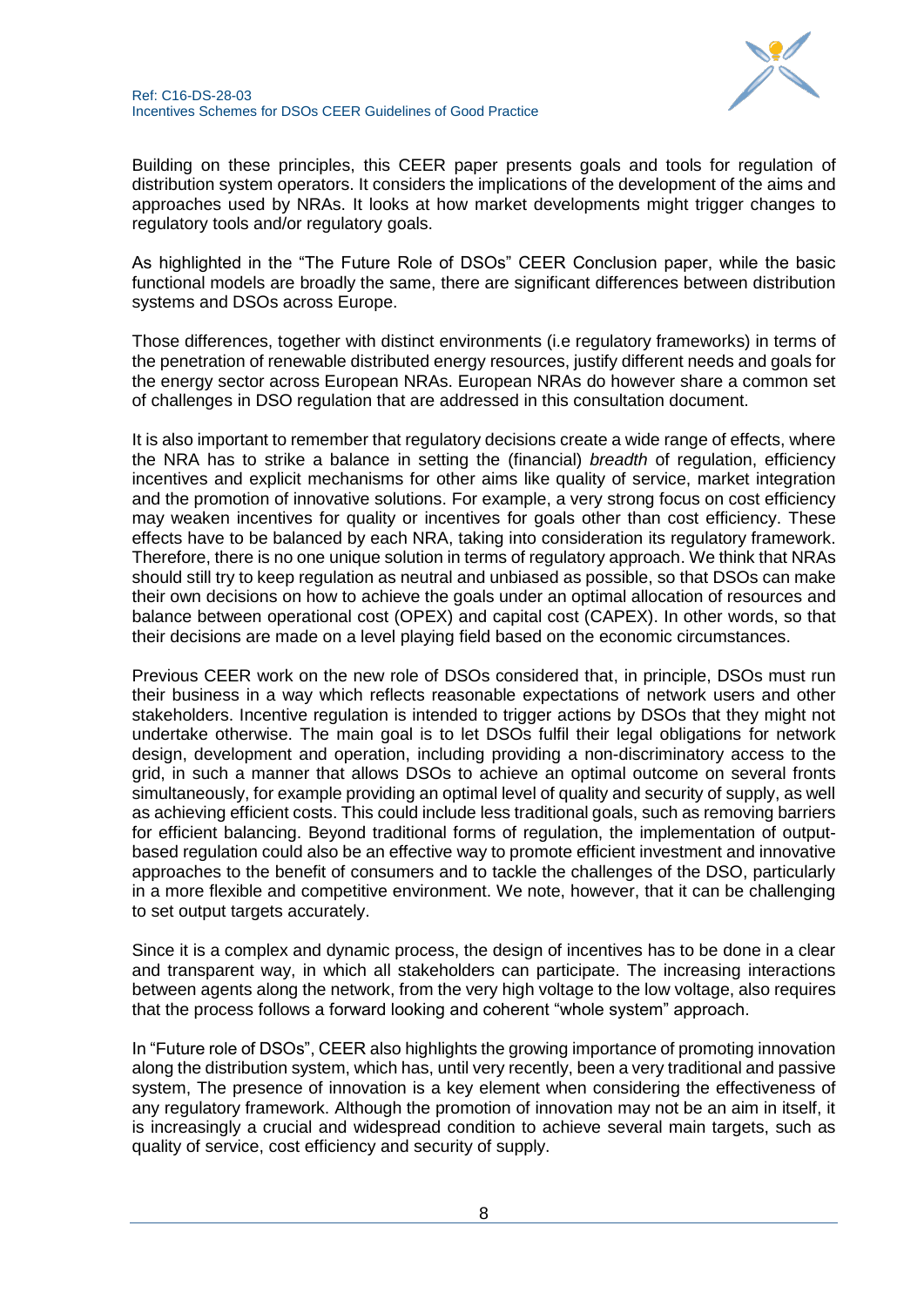

NRAs need to be endowed with sufficient resources and powers to be able to follow the development of the industry in their own countries and develop regulatory models with effective incentives. Furthermore, the regulatory models should enable DSOs to fulfil the demands that stem from new obligations and targets.

This consultation document raises a set of questions which aim to support CEER in the definition of good practices for the design of forward looking and effective incentive schemes for DSOs, elaborating on previous CEER internal works as well as on stakeholders' publicly available reports<sup>3</sup>.

## <span id="page-8-0"></span>**Consulation questions**

Below is a complete list of consultation questions as they appear throughout this paper. CEER welcomes readers' views on the following specific areas, and also on broader issues of relevance. When drafting a response to the consultation please include a general overview of your position.

#### **Current principles and regulatory approaches**

- 1. Is there any regulatory aim that should prevail over other aims?
- 2. What regulatory tools are the most effective to achieve regulatory aims?
- 3. Do you have examples of additional important tools in regulation?

#### **Changing needs**

4. Considering the national and the European regulatory frameworks, what are the main challenges for DSO regulation?

#### **Changing aims and approaches of good practice**

Changing aims

- 5. What are the most relevant new issues for DSO regulation?
- 6. What should be the main regulatory goals in the near future?

#### Balancing of choices

- 7. Do you agree that the regulatory process shall be an interactive process between regulators and stakeholders?
- 8. What can be done to allow a more active participation from the stakeholders?

#### Innovation

-

- 9. Do you agree that technologically neutral indirect approaches are the most efficient way to promote innovation?
- 10. Do you agree that innovation should be seen from the costumers perspective?

 $3$  CEER is working in several areas on the distribution system regulatory evolution, mainly regarding flexibility, tariffs, incentives and TSO/DSO coordination, according the "Future role of DSOs – conclusion paper".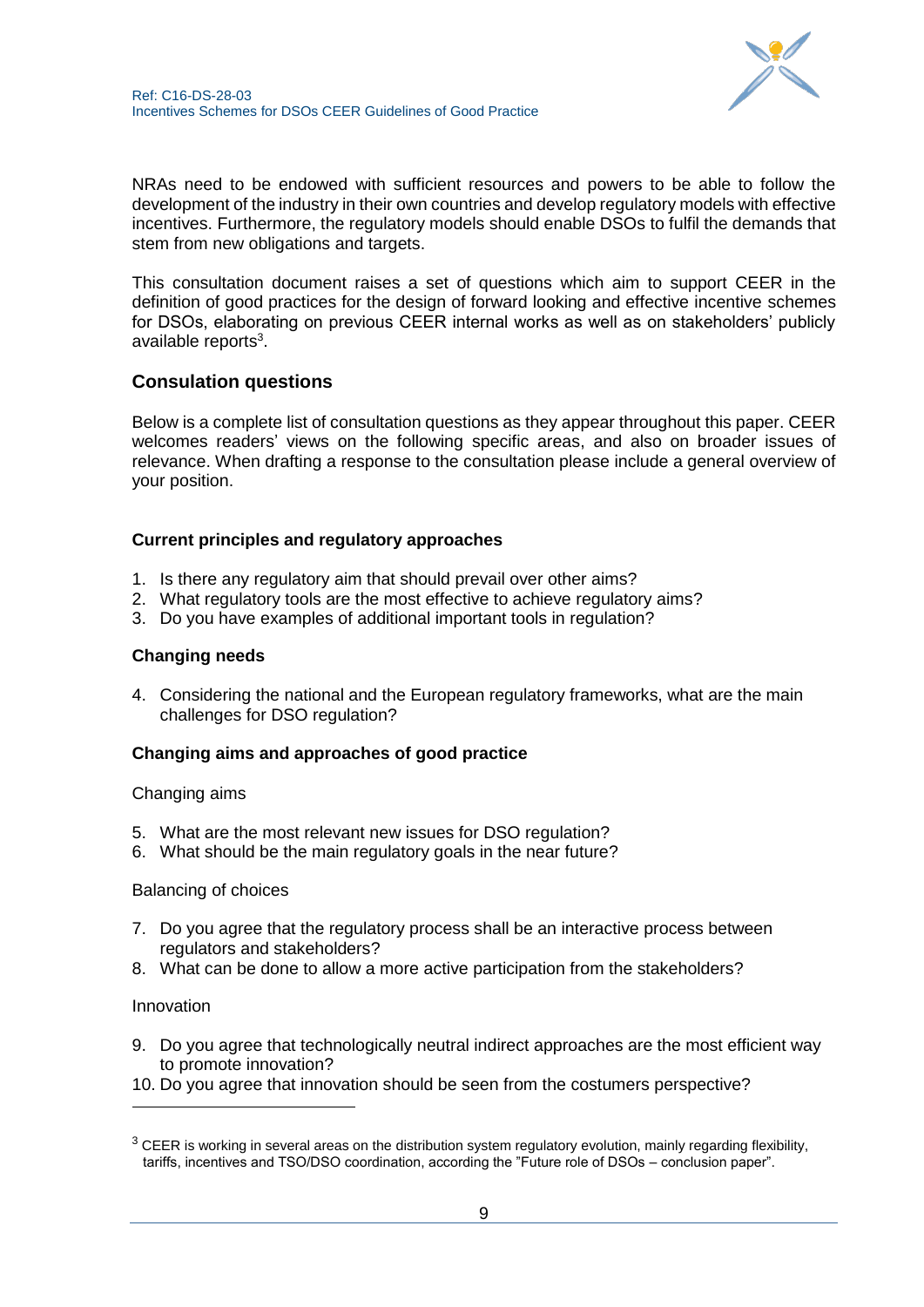

11. Could you provide examples of indirect or direct incentives for innovation which you consider to be effective?

Whole system approach

- 12. What do you think about the CEER position on the whole system approach?
- 13. Could you provide examples of the whole system approach that bring added value?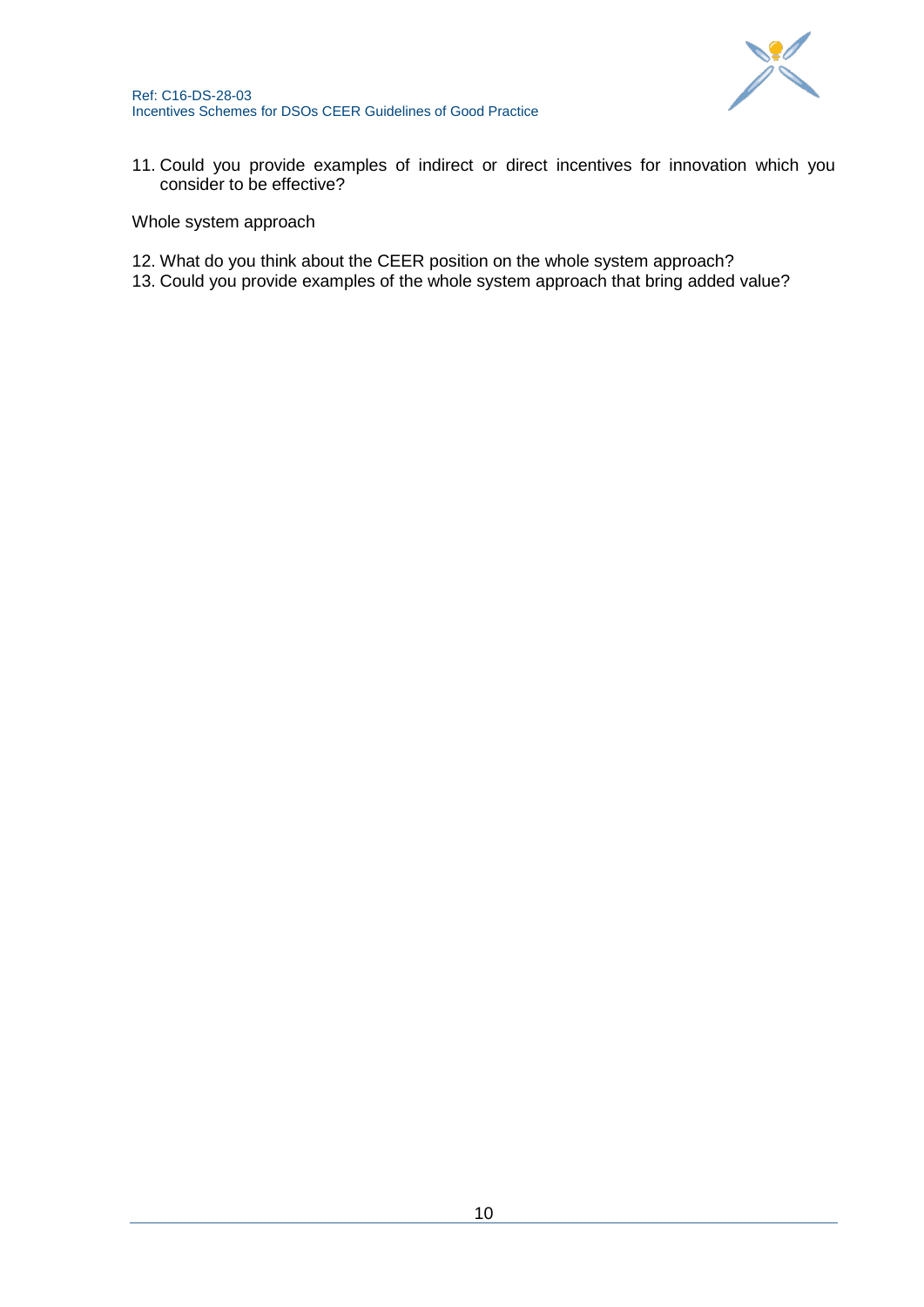

## <span id="page-10-0"></span>**Regulatory incentives for DSOs and energy consumers**

Incentive regulation is intended to trigger actions by DSOs that they might not undertake otherwise. The main goal is to let DSOs fulfil their legal obligations for network design, development and operation, including providing a non-discriminatory access to the grid, in such a manner that allows DSOs to achieve an optimal outcome on several fronts simultaneously, for example providing an optimal level of quality and security of supply, as well as achieving efficient costs.

By incentivising DSOs to operate as efficiently as possible, regulators are thus benefiting energy consumers through, for instance, lower network charges. Therefore, designing the most effective incentive schemes that lead DSOs to reach the most efficient (i.e, less costly) outcome when operating and developing energy networks will likely lead to lower costs to consumers.

Moreover, the electricity sector can no longer be considered as being vertically-oriented, with financial and physical flows coming downstream from production to consumers through the transmission and distribution grids. Recent structural changes, such as distributed generation and the emergence of new roles for consumers (who should no longer be regarded by distributors as passive energy 'takers'), have contributed to making distribution activities even more relevant for the proper funtioning of the electricity sector.

However, these structural changes and new challenges are taking place in parallel with increased concerns with the affordability of the energy sector for European economies and with demands that economic efficiency must not be compromised, since most energy consumers pay for costs related with the distribution system networks through tariffs or network charges. Therefore, throughout this paper we discuss how consumers can maximize the value for the money they pay through distribution system networks tariffs.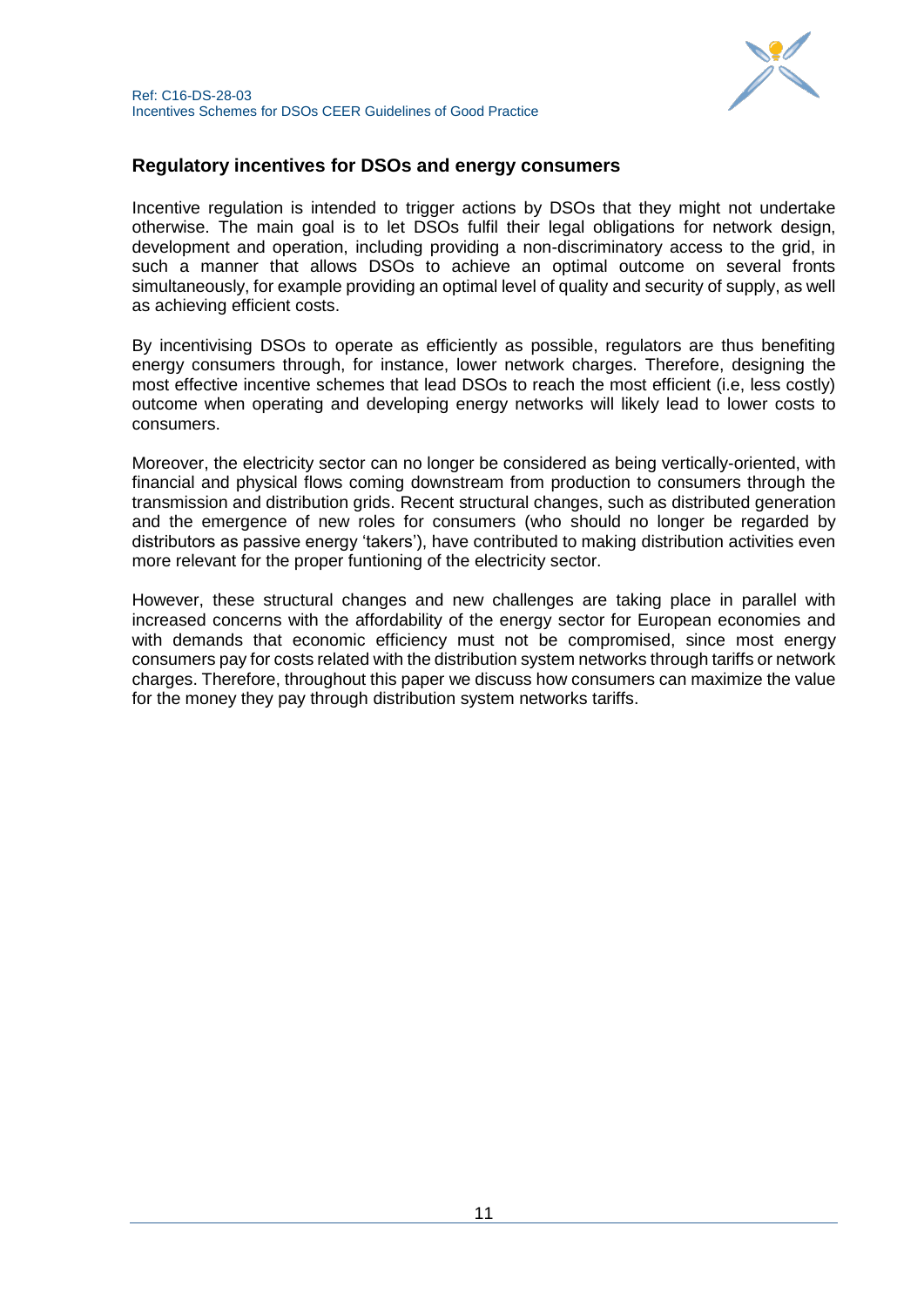## <span id="page-11-0"></span>**Chapter 1: Current principles and regulatory approaches**

This chapter identifies current considerations and practices for setting regulatory schemes for price controls of DSOs. It begins by presenting and defining the main drivers for regulation. These are generally common across the European NRAs. The Chapter then examines some of the different regulatory tools which can be used to achieve these regulatory goals.

## <span id="page-11-1"></span>**1.1 Principles and goals of regulation**

DSOs must run their businesses in a way which takes both the network users and other potential stakeholders into account. Natural gas and electricity distribution activities display important differences in terms of their legal, economic and technical features. However, both the management and operation of the physical networks constitute natural monopolies. According to standard economic theory, regulation of energy distribution activities is thus required to achieve socialy desirable outcomes. Without regulatory action, DSOs might not proactively seek to improve the quality of supply, to decrease their costs to an efficient level or to ensure a non-discriminatory access to their grids. Economic regulation of distribution activities is underpinned by a series of common goals. Within the ambit of their responsibilities, European energy regulators share objectives to encourage delivery of high standards of public service, to promote economic efficiency, and to encourage security of supply and energy efficiency.

Given the fundamental importance of energy for society and the economy as a whole, European legislation (Third Energy Package<sup>4</sup>) establishes a legal framework for distribution network activities, including public service obligations. Those obligations shall be included in the objectives that NRAs are required to achieve, producing principles that shall be fulfilled and a common set of goals for European regulators.

The Third Package also places a number of responsibilities on NRAs regarding their oversight of DSOs, in particular in ensuring non-discriminatory access to the network, promoting not only economic efficiency but also other aims like market integration and security of supply, as well as supporting the related research activities through appropriate incentives. As one element of the regulatory framework, network tariff design can help to address access to the network, by preventing cross subsidies between consumers, or by imposing unbundling obligations (i.e. in terms of separated accounts or in terms of independence of some management functions) $5$ .

Meanwhile, promoting the economic efficiency of the network operator is more related to the definition of allowed revenues to be recovered in the network tariffs. This goal is broad in scope and includes several factors. Most of those factors are addressed by regulators based on regulatory methodologies that try to simulate a competitive environment, leading companies to comply with the regulatory goals through a variety of incentives. Such tools will be described in the next section.

 $\overline{a}$ 

<sup>4</sup> <https://ec.europa.eu/energy/en/topics/markets-and-consumers/market-legislation>

<sup>5</sup> This topic is addressed in CEER Guidelines of Good Practice on Distribution Network Tariffs.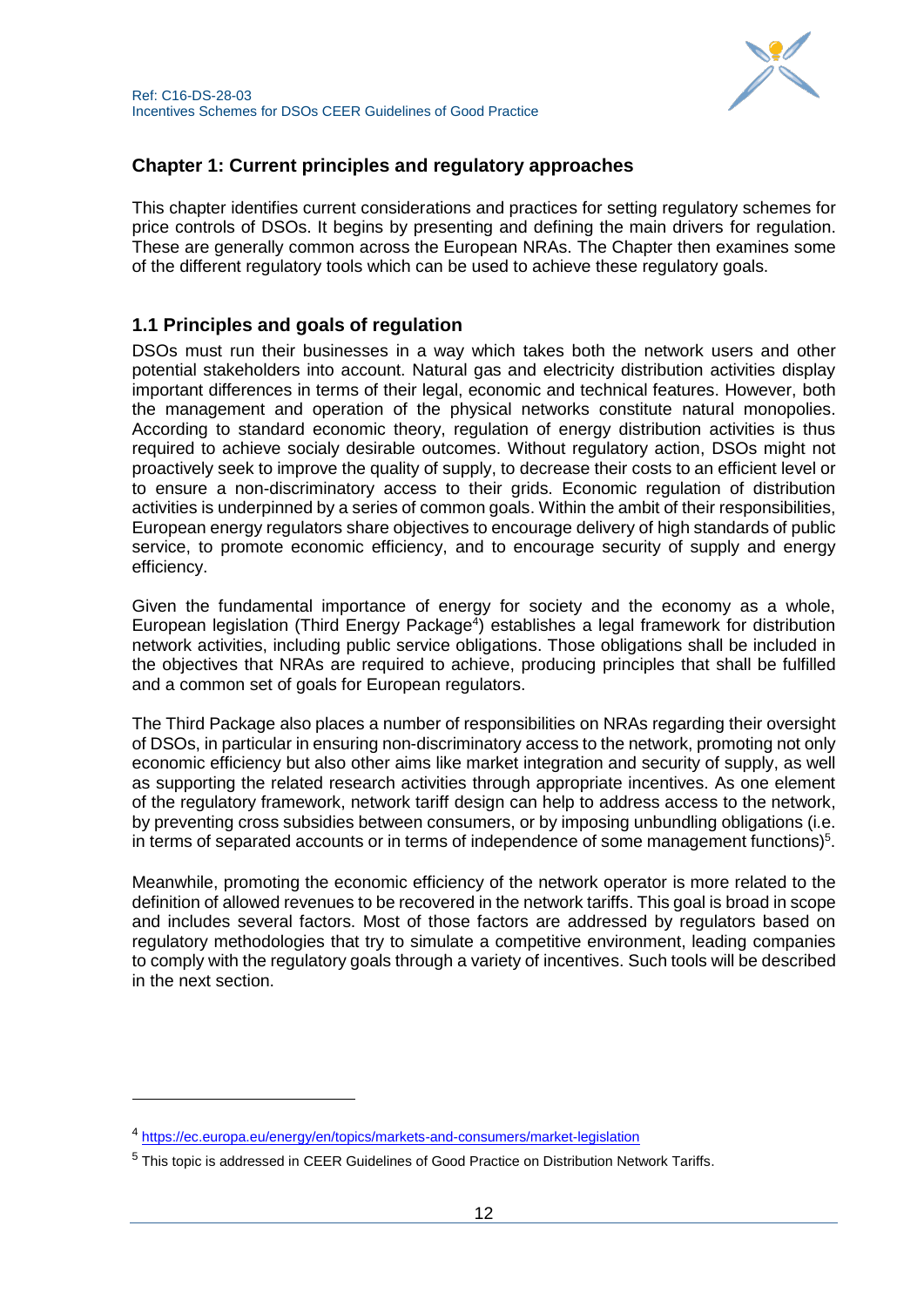

Aiming for distribution costs that are efficient in the short and long run is a key component of this task, and entails ensuring i) that DSOs incur a minimal level of costs while performing their legal obligations; and ii) that users do not pay for inefficiencies. These two perspectives must therefore be taken into consideration by regulators when they are defining the DSO's allowed revenues or analysing its network development plans.

Promoting economic efficiency also requires that the return on the DSO's investments matches their cost of capital, i.e., the minimum return that investors expect for providing capital to the company, considering the level of risk of its activities. This calls for a continuous monitoring of the regulated company's economic performance. Regulators also seek to achieve economic efficiency through other ways not directly related to costs or to financial issues, like promoting quality of service – ensuring that DSOs offer the right services, with adequate quality while contributing to sustainability. Encouraging DSOs to innovate in their processes and services is another important goal, as it enables regulators to achieve other regulatory goals.

European legislation outlines other goals which can also be included in this "common set of regulatory goals", namely security of supply and energy efficiency. This latter goal was further reinforced by the 2012 Energy Efficiency Directive<sup>6</sup>, which provides guidelines for regulators regarding the promotion of energy efficiency.

When weighting the costs, benefits, and other factors as part of their regulatory responsibilities, NRAs must also ensure that DSOs have sufficient financial means to carry out all their obligations. Their obligations include providing non-discriminatory network access and – in cooperation with the relevant TSO – a coordinated whole system approach, which is detailed below.

It should be noted that the goals presented above are not exhaustive and may differ according to the characteristics and energy context of each country. These characteristics depend on the economic, technical and geographical specificities of each country's energy system and the maturity of its energy market, as well as on political discussions and the corresponding regulatory framework. In particular, the duties, powers and resources of each NRA will to a large extent determine their activities and the measures which may be applied towards achieving these goals.

Thus, countries may rank the regulatory goals referred to above according to their different circumstances. In addition, other regulatory goals could be added to this list to the extent they are necessary to enable regulators to achieve all their current goals.

The table below summarizes the main goals that regulators may pursue in their regulation of DSOs.

These principles are reflected in regulatory goals. Beyond these goals, it is important to note that there have been significant structural and market developments which have altered the characteristics of electricity and natural gas distribution activities. Most of these changes have been triggered by technological progress with impacts on, for instance, information processing or energy storage capabilities.

-

<sup>6</sup> Directive 2012/27/EU of the European Parliament and of the Council of 25 October 2012; see: http://eurlex.europa.eu/legal-content/EN/TXT/?qid=1399375464230&uri=CELEX:32012L0027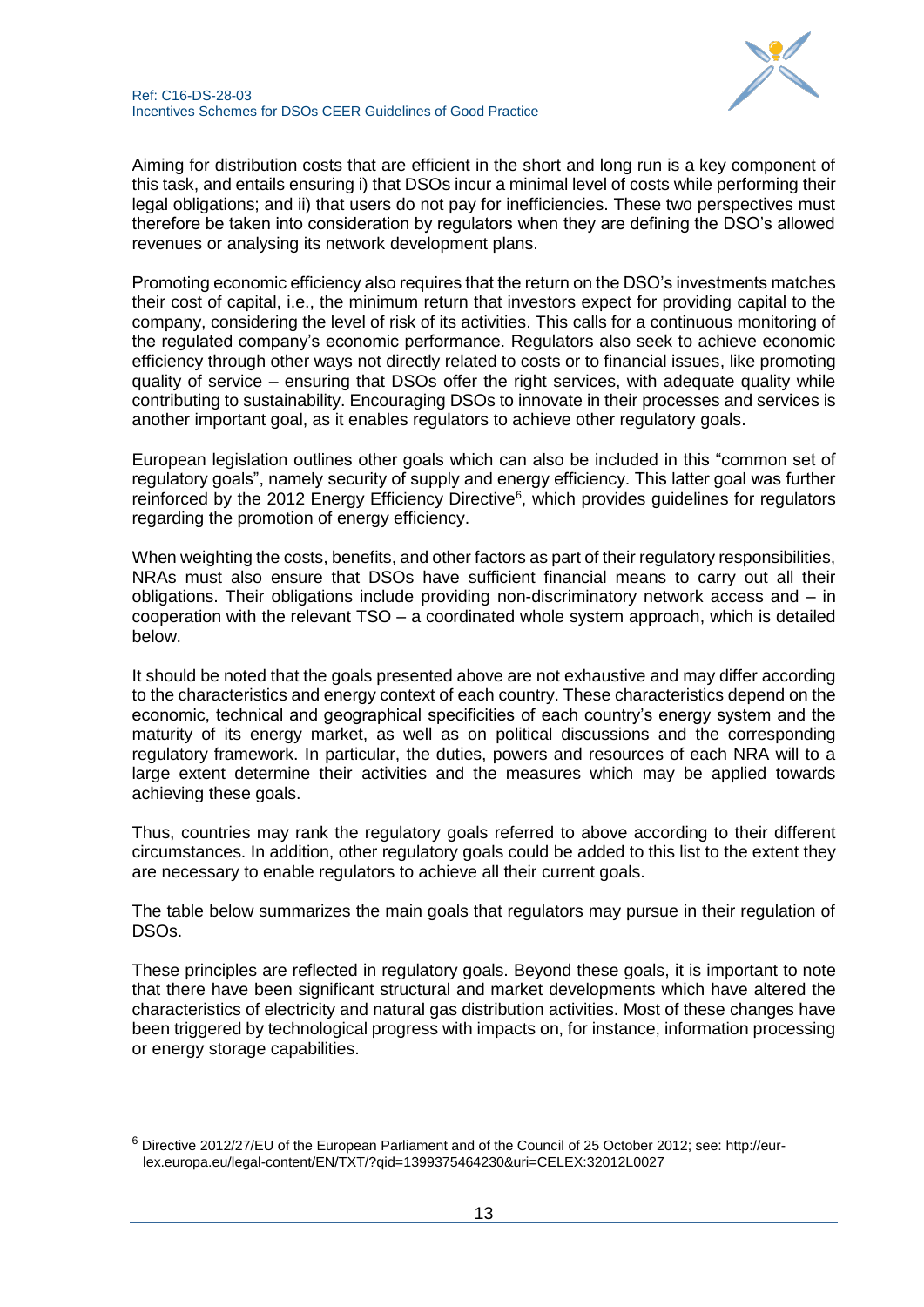

#### **Principles and goals of DSO regulation**

**Level-playing field**: ensuring non-discriminatory network access

**Cost efficiency**: promoting cost efficiency in the absence of competitive pressure. DSOs perform their core tasks in a way which meets the reasonable expectations of network users and other stakeholders in the most efficient and economical way

**Financial viability**: ensuring that DSOs have sufficient financial means to operate efficiently based on a cost of capital which reflects national circumstances and their regulated status

**Quality of service**: ensuring that DSOs offer the right services, with a quality of service level that is satisfactory for network users, and contributes to security of supply for the whole network system

**Innovation**: applying regulatory mechanisms which facilitate the pursuit of innovative approaches by DSOs, which have the potential to bring savings or benefits to consumers

**Security of supply:** promoting security of supply (including resilience) of networks to extreme climatic events and cyber-attacks)

**Holistic view**: ensuring a coordinated whole system approach

Innovation has consequences not only on the demand side, but also on the supply side, particularly at distribution level, with the emergence of smart grids. Smart grid solutions may enable costs to decrease, investments to be avoided, and an improvement in the quality of service. They also allow new challenges to be tackled, for instance the network wide integration of increased distributed energy resources. These developments have brought about new roles for distribution activities and, consequently, new goals for regulators. These new regulatory challenges are addressed in Chapters 2 and 3 of this Consultation Paper.

The "Bridge to 2025 Conclusions Paper<sup>7</sup>" acknowledged this new context and committed that CEER would develop guidelines of good practice for incentive schemes used in the regulation of distribution system operators, in particular to encourage efficient innovation by DSOs in such areas as smart grids. This consultation document presents regulators' initial thinking on this important issue. However, as distribution activities in Europe are characterised by different contexts, these recommendations must be viewed in perspective. For instance, a new goal for a regulator in a certain country could be a current goal for another regulator in a different country, and vice-versa.

 $7$  Bridge to 2025 Conclusions Paper;

-

[http://www.acer.europa.eu/official\\_documents/acts\\_of\\_the\\_agency/sd052005/supporting%20document%20to%](http://www.acer.europa.eu/official_documents/acts_of_the_agency/sd052005/supporting%20document%20to%20acer%20recommendation%2005-2014%20-%20%20energy%20regulation%20a%20bridge%20to%202025%20conclusions%20paper.pdf) [20acer%20recommendation%2005-2014%20-](http://www.acer.europa.eu/official_documents/acts_of_the_agency/sd052005/supporting%20document%20to%20acer%20recommendation%2005-2014%20-%20%20energy%20regulation%20a%20bridge%20to%202025%20conclusions%20paper.pdf)

[%20%20energy%20regulation%20a%20bridge%20to%202025%20conclusions%20paper.pdf](http://www.acer.europa.eu/official_documents/acts_of_the_agency/sd052005/supporting%20document%20to%20acer%20recommendation%2005-2014%20-%20%20energy%20regulation%20a%20bridge%20to%202025%20conclusions%20paper.pdf)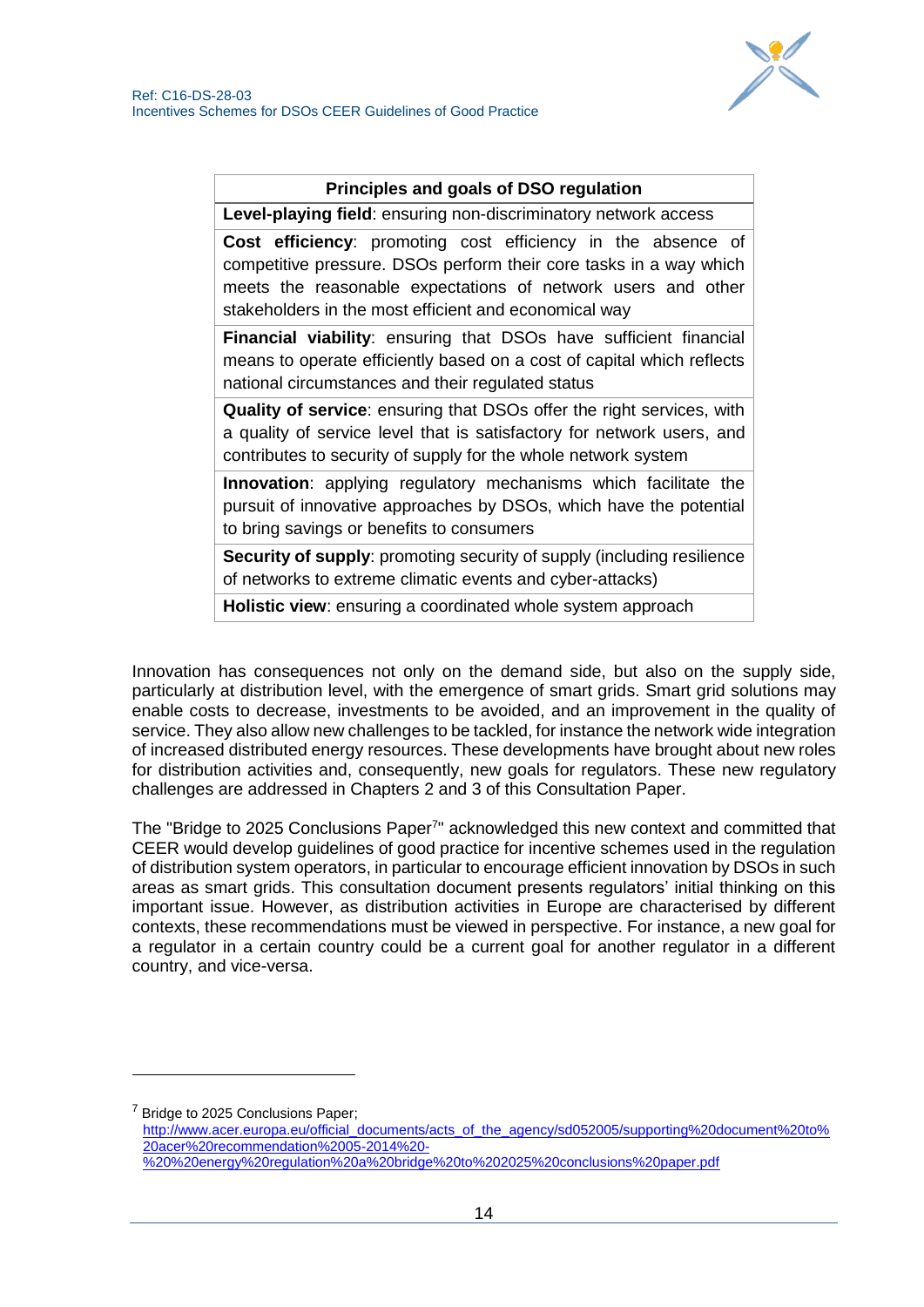In a forward looking perspective, a holistic approach (i.e. a "whole system approach") must be used. This approach evaluates the consequences of a DSO's activity beyond the network, both at the transmission and the distribution level<sup>8</sup>. At a first level, DSOs and TSOs need to cooperate in carrying out their roles, taking a whole system approach for the different voltage levels in the energy system. This includes cooperation in the efficient use of innovative solutions and approaches for system operation and network planning. Regulatory arrangements for DSOs and TSOs should create incentives to optimise outcomes for the network system as a whole (all voltage levels), rather than focusing on minimising the DSO's and TSO's costs in isolation (high voltage levels vs. medium and low voltage levels). However, it has to be ensured that the services provided by the network companies, and associated cost recovery do not, and will not, unduly distort markets.

The regulatory goals outlined above can be addressed via various regulatory measures (i.e. tools). The following section addresses this in greater detail.

## <span id="page-14-0"></span>**1.2 Regulatory tools**

1

Where the previous section addressed the goals of regulation, in this section we examine how the regulatory system can be designed to allow or to incentivise DSOs to reach those goals. From the previous section, it follows that different goals can be conflicting. Also, tools can affect goals in different ways. The regulator will have to keep this in mind and strike a balance between the tools, considering the desired outcomes. In an annex to this report a summary of the main types of incentive for different goals is included.

There is a broad range of literature on different regulatory approaches for setting the allowed revenues to be recovered by tariffs. Traditionally a 'cost plus' approach was dominant, where all costs incurred by the DSO could be charged to the customers. This approach meant low financial risk for the DSOs, however efficiency incentives were low as well. With ex ante incentive regulation (e.g. price-cap or revenue-cap), stronger efficiency incentives are created, as the DSO is able to retain lesser or greater profits, depending on its capacity to achieve the goals defined by the regulators. Regulatory approaches imply important trade-offs. In this section we present tools related to the incentives and breadth of regulation, with regards to the more traditional goals of cost efficiency and financial viability, highlighting the trade-offs to be made by regulators. Subsequently, other aims are addressed.

On the one hand, the design of the regulatory system will include incentives to encourage the regulated companies to be efficient. This incentive is reflected in degree to which actual profits depend the regulated company's own costs. In cost-plus regulation, the efficiency incentives are low. Generally, the costs are passed on to the customers and a set level of profits is received. Ex ante incentive regulation contains stronger incentives. As the income is generally fixed, the DSO's level of profit depends on the costs the DSO bears. Subsequently, the determination of the ex-ante income becomes relevant. It could be endogenous, where the income depends on historical costs of the DSO itself.

 $8$  This is already considered by regulators in some incentives. For instance, it is usual to calibrate the incentives to reduce network power losses considering the Value of Lost Load, that estimates this impact in a broad perspective, for the whole economy.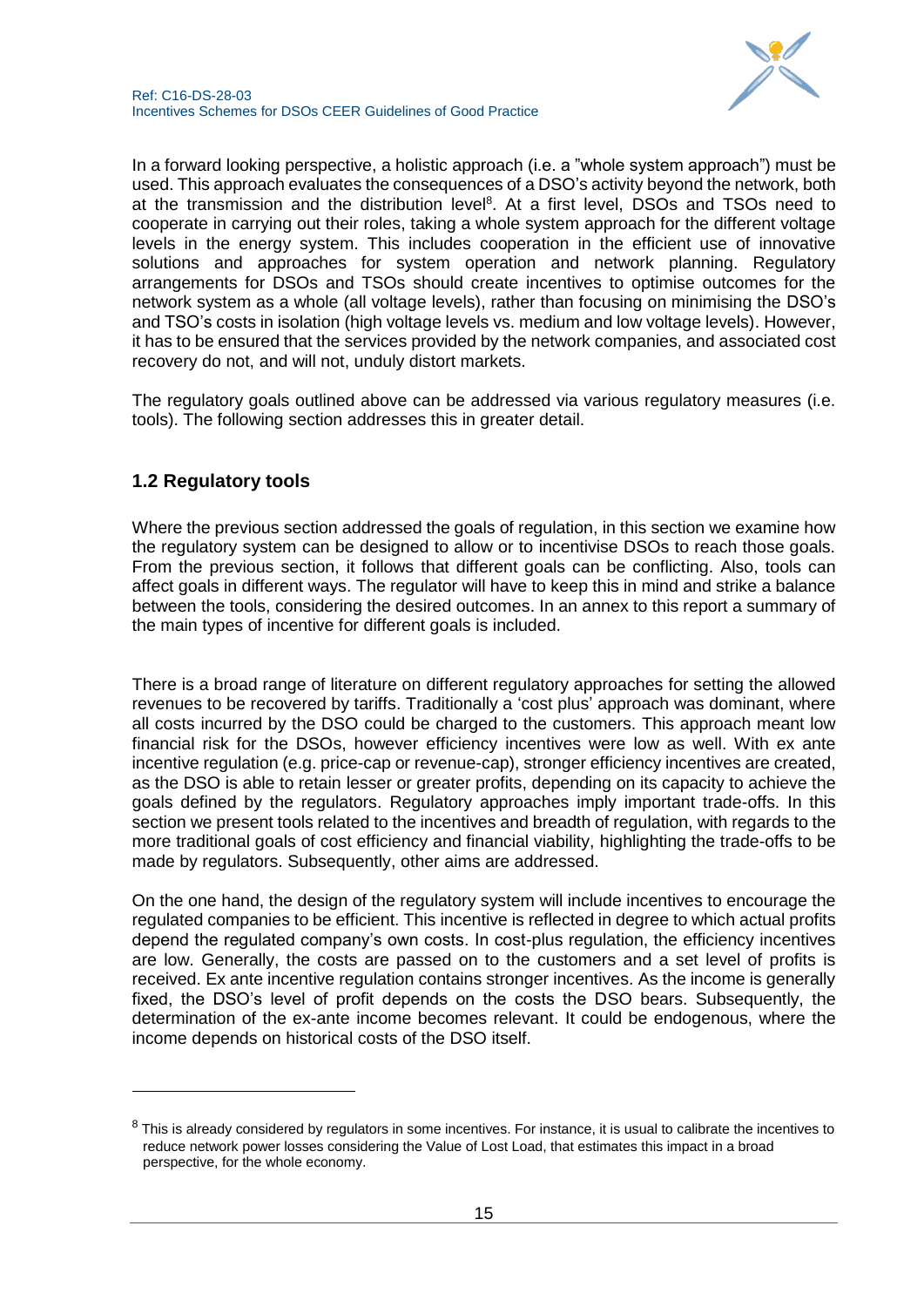

It could also be exogenous, where the income depends on performance outside the DSO itself, normally defined using a benchmarking exercise (e.g. price cap or yardstick regulation). The exogenous approach would give even higher efficiency incentives. A mix between endogenous and exogenous figures can also be used. For instance, exogenous standardised costs, defined through engineering expertise, can be considered as a benchmark for capital costs and the DSO's historical costs as a reference for operational costs.

The design of the regulatory system can result in different financial breadths. The breadth of regulation is the extent to which DSOs receive a remuneration which is in line with their efficient costs, including a reasonable return. Regulators are aware that there are conflicting interests between different stakeholders as a function of the breadth of regulation. The greater the breadth for the DSO, the higher the costs will be for the customers, and vice-versa. For example, setting the rate of return for the regulated asset base higher than is required by the suppliers of capital results in an extensive profit for the DSOs, higher than their cost of capital (breadth of regulation is wide). Another example is the choice of setting a benchmark on the 'best of class' performance, which creates stricter regulation (breadth of regulation is tight) compared to setting the benchmark on the average sector performance. This is reflected through affordability in terms of grid tariffs on the one hand and a favourable investment climate on the other.

The figure below illustrates the outcome of different regulatory combinations of regulatory breadth and efficiency incentives. In addition, the figure displays the likely type of action by the DSO a particular approach would trigger, and the consequences it could have.

|                                                                                     | Affordability of network charges                                                                   |
|-------------------------------------------------------------------------------------|----------------------------------------------------------------------------------------------------|
|                                                                                     | Breadth of regulation                                                                              |
| <b>Tight</b>                                                                        |                                                                                                    |
| Risk on underinvestment<br><i>(lower quality)</i>                                   | Risk on non-financeability<br><i>(worse financial position DSO,</i><br>less investments)           |
| Low                                                                                 | Efficiency<br>High                                                                                 |
| Risk of overinvestment<br>(more than necessary<br><i>investments, goldplating</i> ) | <b>Efficiency incentives</b><br>Risk on excess profits<br>(tariffs being far higher than<br>costs) |
| Wide                                                                                |                                                                                                    |
|                                                                                     | <b>Favourable investment climate</b>                                                               |

Figure 1: Efficiency incentives and breadth of regulation of energy grids.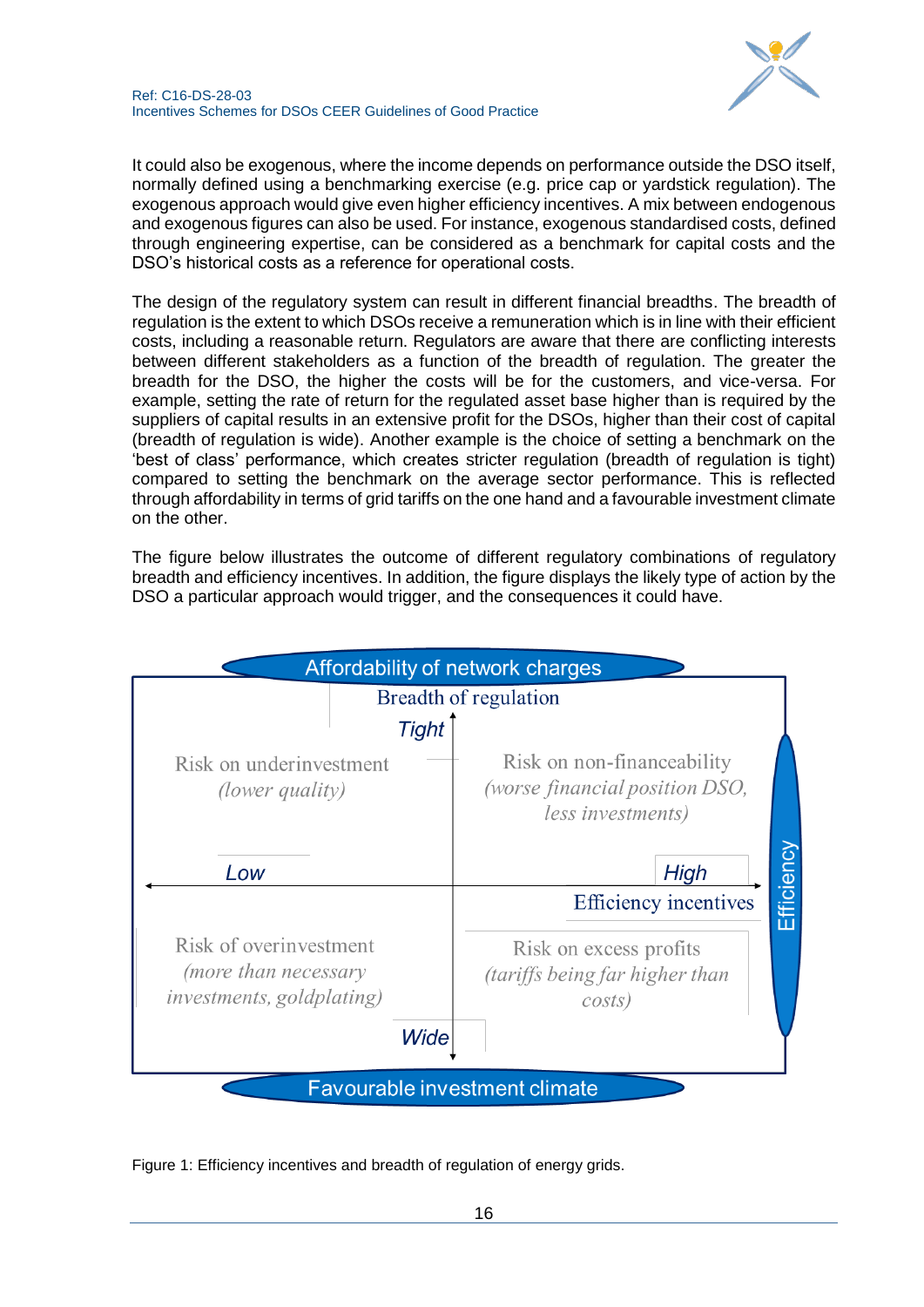

Many regulators base the allowed income of a DSO on the expected or realised costs. Costs can be distinguished between operational and capital costs. It is a regulatory choice how to set targets for those costs. One approach would be to have specific targets for operational and capital costs. This could be done, for example, when expectations are that cost reductions on operational costs should be higher or when investments should be promoted. Another approach would be to set targets on the total costs (often called 'TOTEX regulation'), and treat the underlying operational and capital costs in a similar, or the same, way. The main advantage of this approach is that the DSO is not biased by regulation on the use of either operational and capital costs in operating the network. As such, the DSO can find the most optimal balance between operational and capital costs. This approach avoids applying "micro-regulation" that tends to replace company management with NRA management. Note that this regulation in itself may incentivise DSOs to decrease their level of investment in order to raise their rate of return in the short run. Again, there can be a mixed strategy. For example imposing other regulatory aims, namely in terms of quality of service or security of supply, can counter this effect.

Another important regulatory choice is whether to set the targets for a DSO on inputs or outputs. Under pure input regulation, the regulator focusses on cost and may define how certain targets should be met. An example would be prescribing how certain investments are done or how projects are conducted, often driven from a technical viewpoint. Another example of input regulation is basing the allowed income of a DSO on specific efficiency assessments of projects, grid design and operation. By way of contrast, under output regulation, the NRA generally sets goals not on the DSO's inputs, but on factors of importance from the grid user's perspective, that is, on achieving those through outputs. These factors of importance are usually reflected by thresholds for relevant parameters that describe the distribution task of the DSO. Outputs could be factors such as quality targets (e.g. SAIDI levels), capacity of energy delivered, or the facilitation of feed-in of electricity. Under output regulation the DSO has more freedom of choice on how the targets can be met. There is a strong incentive for cost efficiency: in order to maximise outputs, DSO have to identify the solutions able to minimise inputs used to extract a given output, or vice-versa, i.e. the most efficient ones (efficiency being the ratio between output and input).

The output-based approach is increasingly seen as an effective approach for tackling multiple aims. However, some drawbacks should also be noted, including the high level of information required to calibrate parameters effectively. Furthermore, output-based regulation implies a regulatory assumption on what is the right fulfilment of the distribution task and therefore a certain regulatory involvement in the DSO's business. Figure 2 below compares this approach with the input based approach, highlighting advantages and drawbacks of both approaches.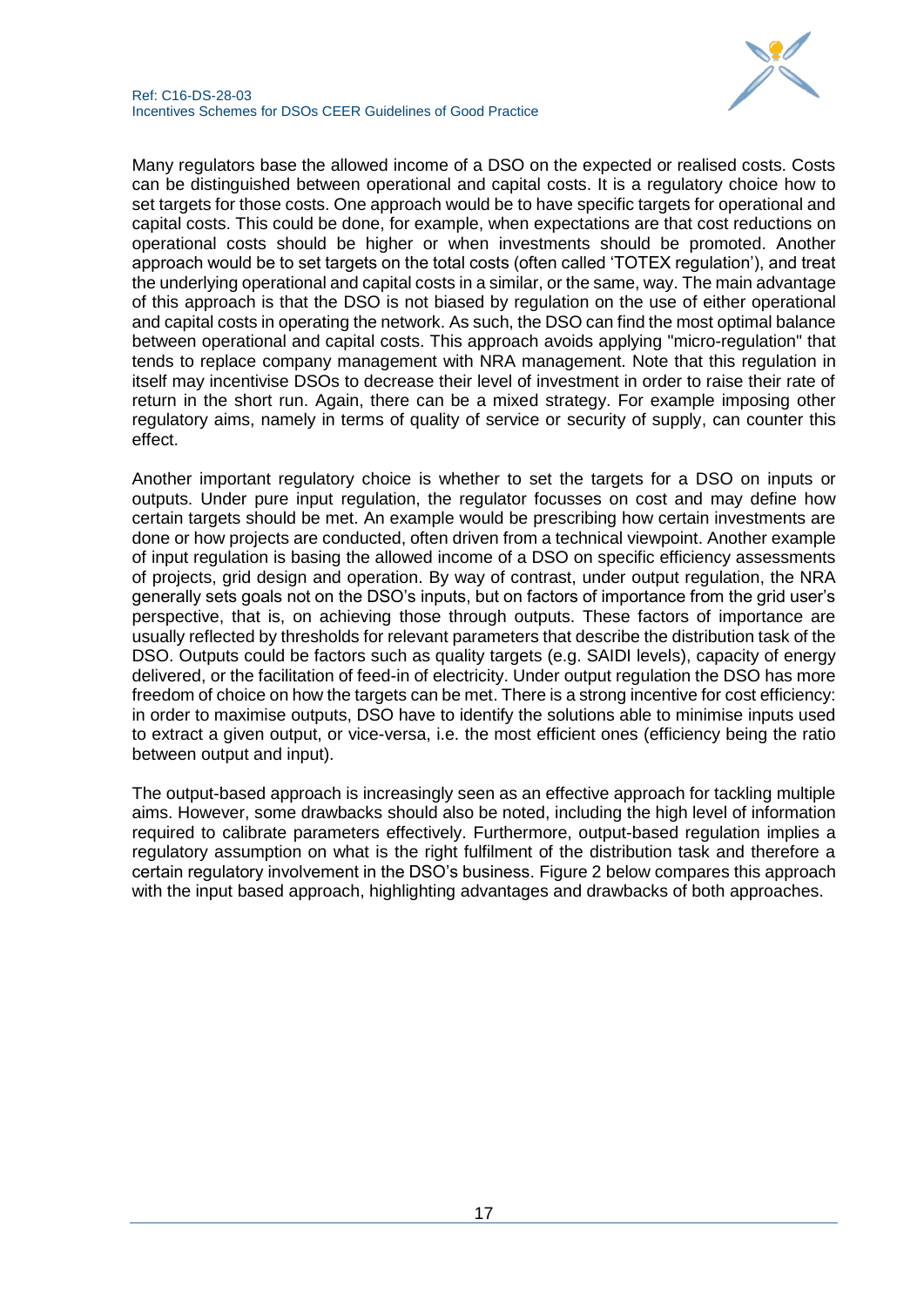



Figure 2: output based and input based regulation

Aside from the goals on cost efficiency, avoiding excess profits and having sufficient financial means to operate the grid, there are other goals to achieve through regulation of DSOs (as identified in the previous section). Some of these aims are becoming increasingly relevant in tackling the new challenges that regulators are facinge. Given the general regulatory approach, there are several ways for an NRA to incentivise a DSO to achieve these goals.

Some aims may be mutually exclusive and regulators may have to make choices before defining an aim, namely when the aim's achievement depends on the allocation of resources and may conflict with cost efficiency. The trade-off between aims is an important regulatory issue that is developed in depth in Chapter 3.

Moreover, regulation can be classified as providing indirect or direct income incentives. The most direct incentive would be to create specific requirements for the DSO. In that case, certain obligations are set on the DSO when operating the grid. For example, this could include redundant grid requirements or services that are offered. It is important that the relevant remuneration and efficiency incentives take such obligations into account. Another way of dealing with these goals could be to include those in the existing efficiency targets. An example would be to include energy losses in the costs and income of the DSO. When the regulation sets the DSO efficiency incentives to reduce costs in general, the DSO is also incentivised to reduce expenses on energy losses. Innovation can be promoted this way. Finally, there can be specific incentive mechanisms on certain goals. This can be done to trigger specific actions, for example by using a separate and higher WACC for certain activities, such as the development of smart grids and other types of investments.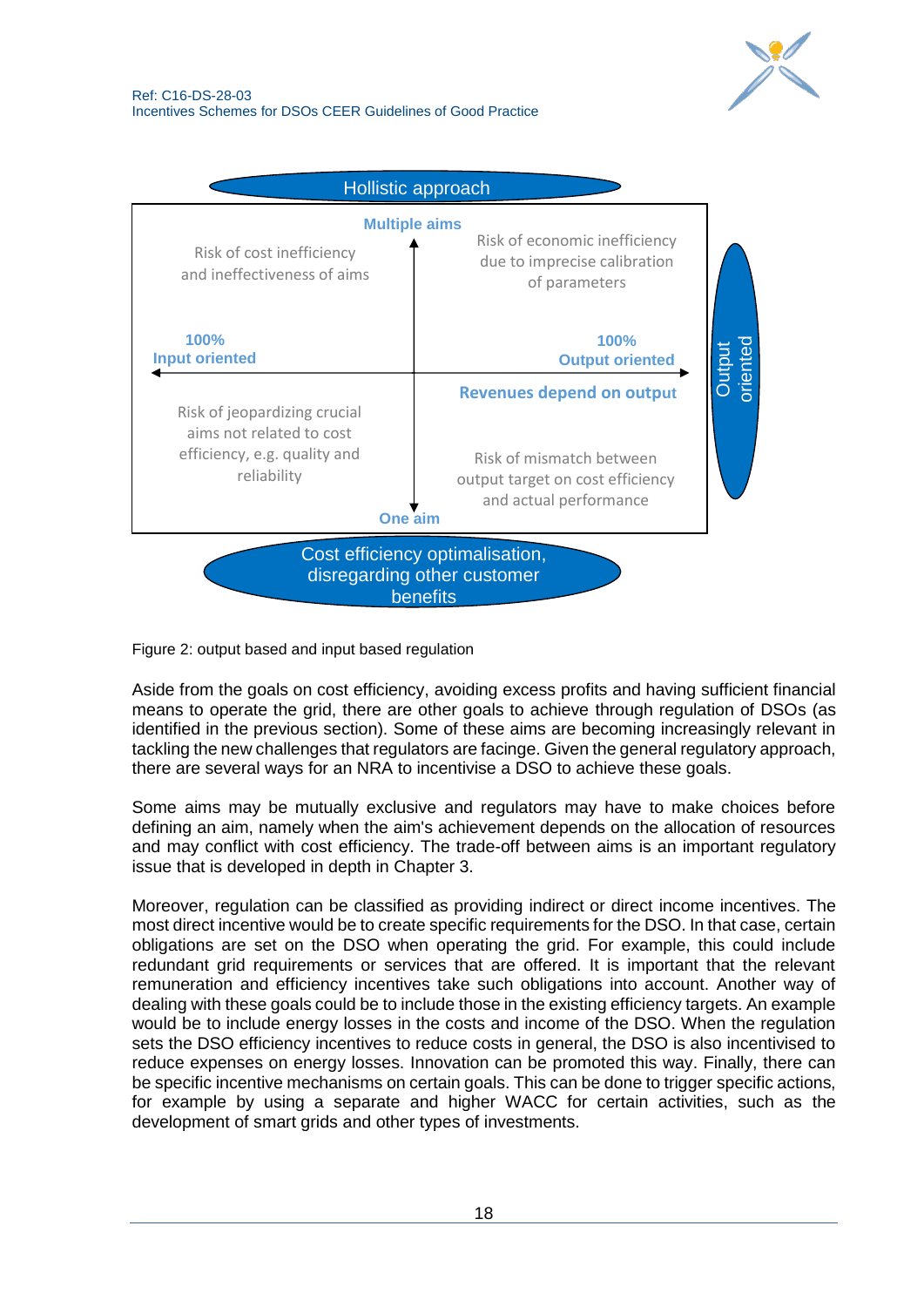

Due to the transition in the energy sector, there is considerable discussion on the position of innovation within regulation. CEER regards innovation as an effective means to achieve other goals in regulation, creating more value for money for customers and the system overall. To adequately address the new challenges that are presented in the next chapter, regulators should consider adopting more forward-looking perspectives that stimulate innovative processes and investments. This could also come from other aims set by the NRA. An example would be an output target for quality of service, which incentivises the DSO to reach – also through innovation – an improved level of quality of service.

## **Consultation questions**

- *1.* Is there any regulatory aim that should prevail over other aims?
- *2. What regulatory tools are the most effective to achieve regulatory aims?*
- *3. Do you have examples of additional important tools in regulation?*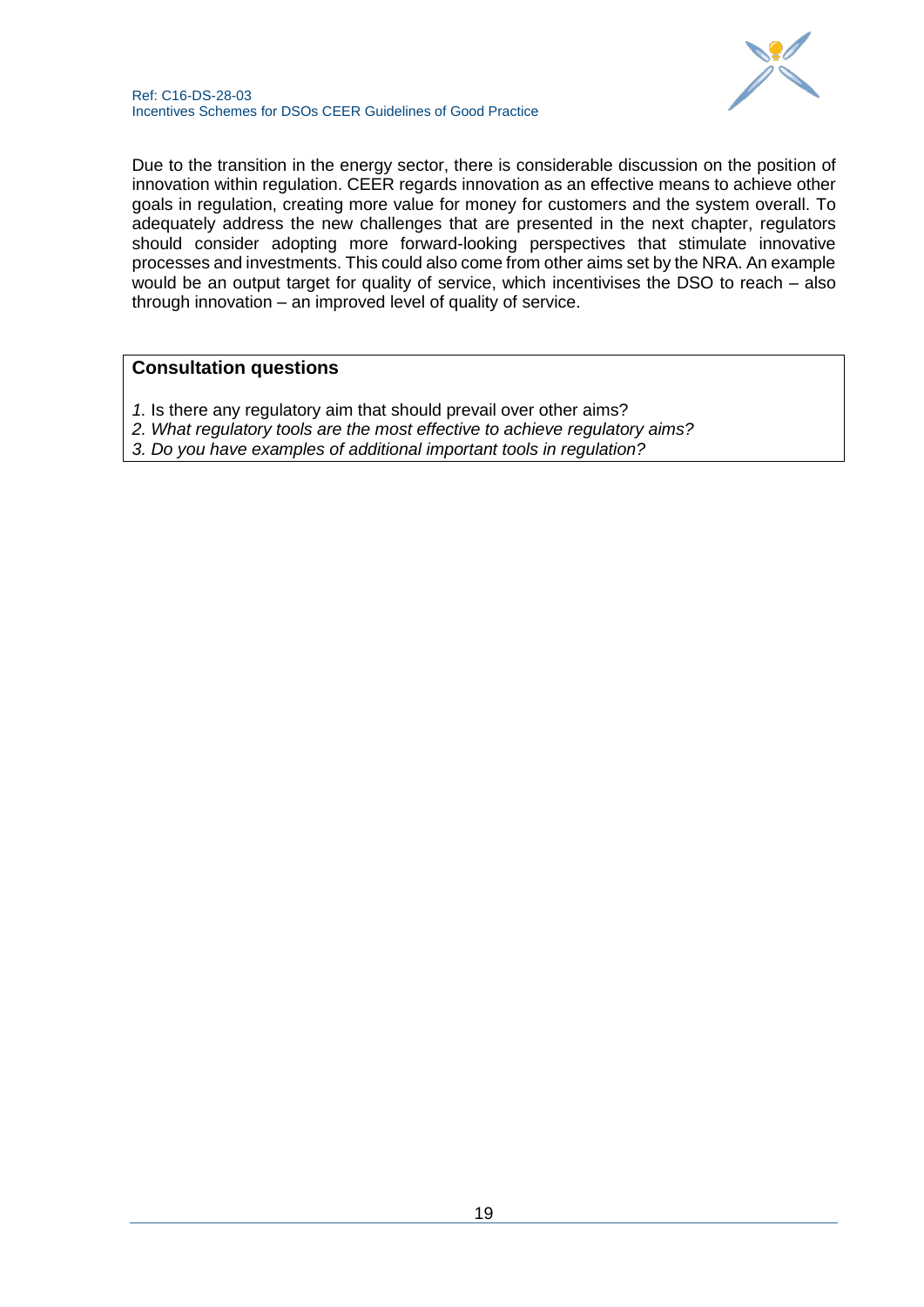

## <span id="page-19-0"></span>**Chapter 2: Changing needs**

The documents "Bridge to 2025" and "The future role of DSOs" provide descriptions of the expected changes in the electricity and gas sectors in the future.

The electricity sector can no longer be considered as being vertically-oriented, with financial and physical flows moving downstream from production to consumers through the transmission and distribution grids. Consumers should no longer be regarded by distributors as passive energy 'takers'. They can produce energy and inject it into the grid. They may sell services to the market, and may even be able to adapt their consumption on an hourly basis in order to lower their energy bills.

We build on this in this paper. We divide the changes and challenges into three categories: technical, economic and organisational. We discuss how these challenges may trigger a need for changes to regulatory tools and/or regulatory aims.

Technical challenges for the DSOs may come from technological changes that affect the DSOs' tasks, or the technical changes that the DSOs themselves can actively use in performing their tasks. As for the changes affecting the DSOs tasks, the increase in distributed generation and emergence of "prosumers" can change the flow of power in the system. Power may flow both up and down the different voltage levels; it can flow both to and away from the prosumer. We expect that technology may change the profile of consumption due to the growth in appliances that consume more power but demand less energy. New technology will also give more information about consumption, which may provide more active consumers and a growth in demand-side response, both of which would also affect power flows. These changes in power supply, demand and flows on the system give the DSOs a more complex task regarding operation and maintenance of the grid. It can also affect investment decisions. The increased amount of distributed generation can challenge security of supply due to a higher risk of intermittences. Many DSOs will need to invest to maintain quality of supply, but better coordination between TSOs and DSOs (whole system approach) may reduce such a burden or provide a more efficient solution

Regarding technical changes that the DSOs themselves can actively use, DSOs can develop and/or install "smarter" solutions, such as assets that give more knowledge and information. For example, meters or network stations can have more computer technology installed, which enables remote operation of the assets. Also, the assets can log detailed information on the flows in the grid. The challenge for DSOs is to process this potentially large amount of new technical and economic data to improve operation and investment decisions. In some cases, this could lead to investments being delayed.

Economic challenges for the DSOs come from the increased operation and maintenance needs/costs following technical changes and investments that can take advantage of the opportunities provided by new technology. In addition, in many countries there is a demand for a higher quality of supply, that requires additional investment to meet. Also, many DSOs need to invest due to grid maturity. The economic challenge for DSOs will be to raise sufficient capital and knowledge to invest in the best solutions. One challenge for DSOs is to make an optimal choice in grid design, given the possibility that assets could become stranded. Once again, smart grid investments are a challenge but may also be the solution, since those investments may enable grid optimisation and, therefore, may replace the need for new "copper and iron" investments.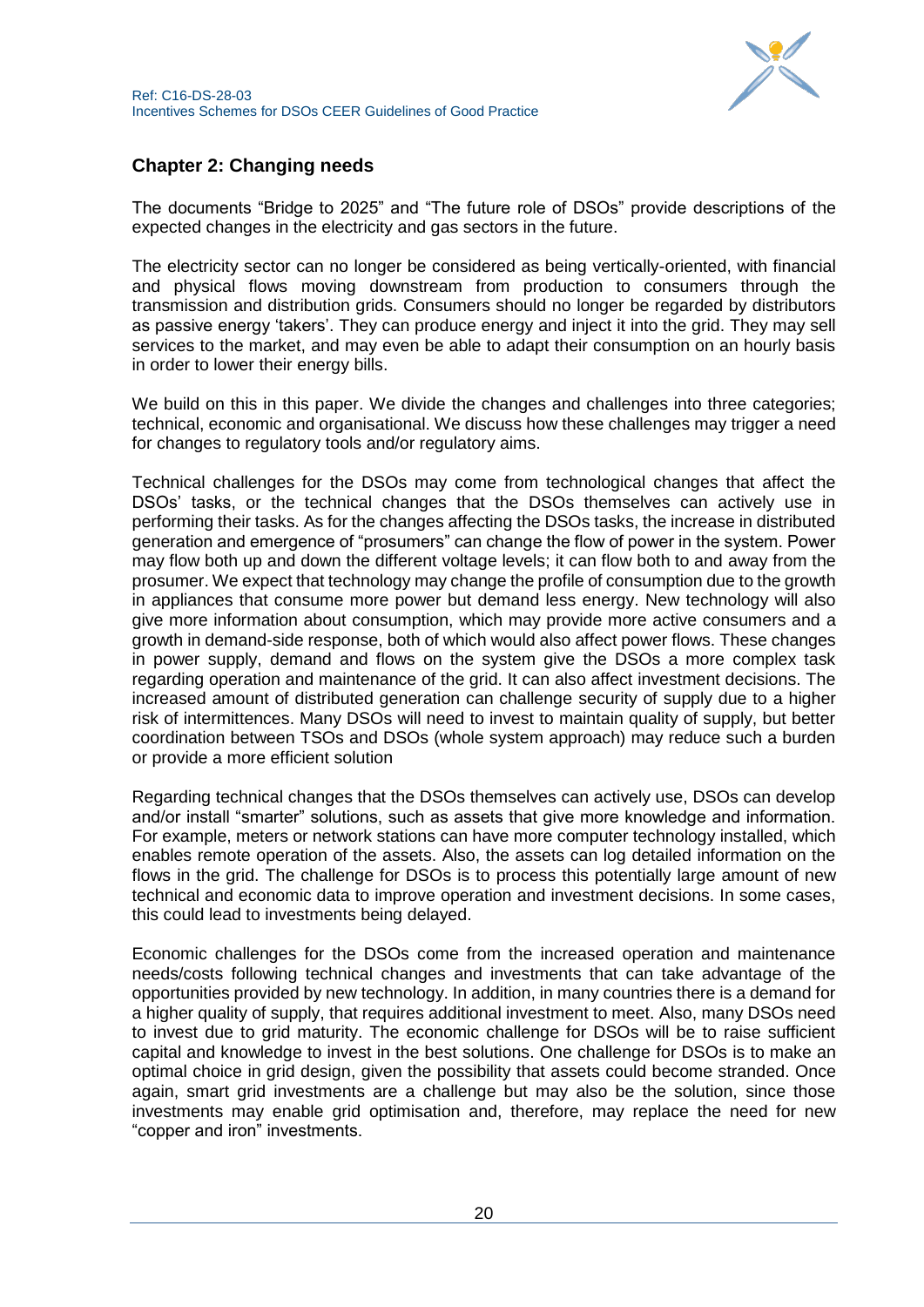

For regulators, the challenges concerning technological changes are mainly related to the economic challenges that DSOs face. The challenge for the regulator is to develop models that encourage DSOs to develop and take advantage of technological progress in order to provide better and/or less costly services for customers. It must be highlighted that energy sector utilities are still less innovative, on average, than other companies, namely than companies that perform their activity in a competitive environment<sup>9</sup>.

In developing models, one challenge for the regulator is to provide incentives that are as technology neutral as possible. In general, the aim is to allow the market to decide on the best solutions or technologies, and to have no intervention from the regulator on deciding on the best solutions or technologies for the DSOs.

Organisational challenges arise from new responsibilities for consumers, suppliers, prosumers and equipment providers. In addition, the expanded tasks of the DSOs as a more active system operator require more coordination between DSOs and TSOs. The challenge for the regulator is to ensure clear obligations and authorisations for the different roles, and to enable a good coordination and communication between the different actors. The regulator has to ensure neutrality and a level playing field for all parties involved. The DSO will have to find its role as a neutral market facilitator, and act accordingly.

#### **Consultation questions**

1

*4. Considering the national and the European regulatory frameworks, what are the main challenges for DSO regulation?*

<sup>9</sup> EU R&D SCOREBOARD, European Comission, 2014 - http://iri.jrc.ec.europa.eu/scoreboard14.html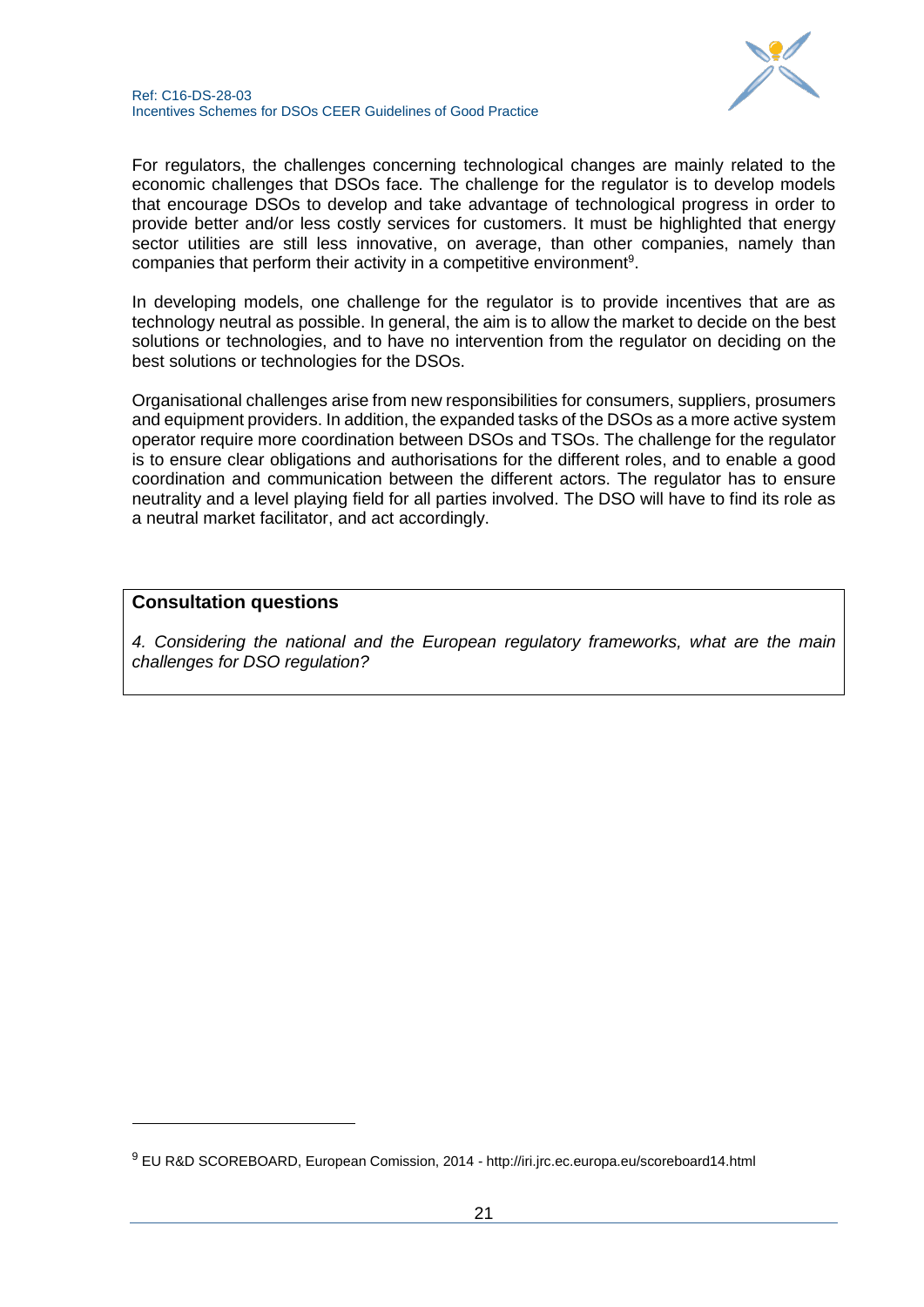

## <span id="page-21-0"></span>**Chapter 3: Changing aims and approaches of good practice**

As described in the previous chapter, new challenges may trigger the need for changes to regulatory tools and/or regulatory aims. Regulatory aims can be divided into the more traditional regulatory aims and the future aims that arise with external drivers affecting the role of the DSO and therefore the regulatory environment. In this chapter this paper first addresses changing aims in regulation, which are driven by the energy transition. Following this, it explores areas which CEER regards as important. and where regulators and other stakeholders can set steps towards reaching an optimal outcome for the system. CEER presents good practices to achieve outcomes that include sufficient innovation and utilise a whole system approach.

## <span id="page-21-1"></span>**3.1Changing aims**

As described in chapter 1, the more traditional aims focus on the classical regulatory objectives of cost efficiency, and network quality and reliability, whilst allowing an efficient level of profit for the network operator. Meeting these aims is likely to involve a trade-off and a sensible combination of regulatory parameters is required to ensure an operational balance of regulatory goals. For example, cost efficiency targets may conflict with investments in quality of supply, or inefficient overinvestments may arise from a disproportionately high rate-of-return.

Whilst the original aim of regulatory intervention in grid-bound energy supply was to decrease inefficiencies in natural monopolies, the overall transformation of the energy system in general, and the significant changes on the distribution level in particular, require a critical reflection as to whether a realignment of regulatory aims is necessary and if so in which direction.

In more operational terms, these can be broken down to:

- What should be the main regulatory goals in the near future?
- How could these objectives be achieved?

Changing regulatory aims mutually interact with the changing role of the DSO. As elaborated in the CEER Conclusions Paper (2015) on the future role of DSOs, the areas in which DSOs are active may involve smart solutions, such as smart grids and smart meters, becoming increasingly important as would data and information flows, and coordination with TSOs.

In this perspective regulatory intervention may put a stronger emphasis on data and transparency issues. The increasing smartening of distribution systems and the rollout and implementation of smart meters go hand in hand with increasing amounts of data. Smart meters generate data on consumer consumption behaviour in high granularity. This brings transparency and data protection issues into play. In this context, regulatory intervention will, to an extent, focus on the assignment of roles and responsibilities to the DSO or third parties. This includes questions such as; who is the responsible party for data collection and processing, and who should be allowed to use the data for further commercialisation. Here, unbundling rules play a pivotal role. The aim would be at least to safeguard customer privacy, and to creat a level playing field in the (fair) use of the available data.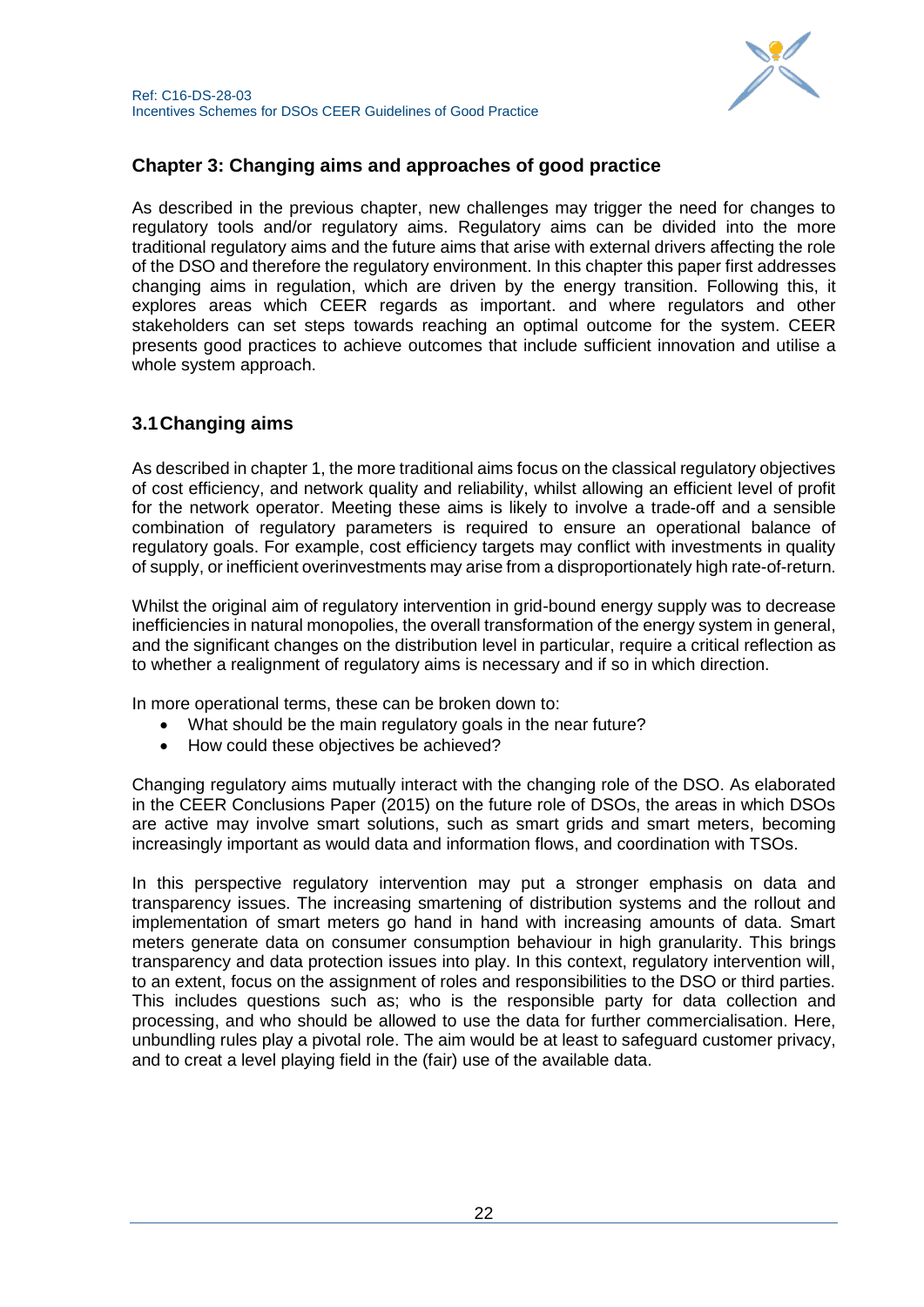

A further topic of importance, in the light of the energy transition is flexibility. From a network perspective, access to and appropriate use of, flexibility services can potentially reduce network costs, by allowing for the deferral and/or avoidance of network reinforcement. There is a particular rationale for this in the context of the changing nature of the whole energy system due, *inter alia,* to facilitating increasing volumes of variable renewable generation. The CEER recognises the increasing importance of innovation and the use of services to provide necessary flexibility. Flexibility use by the DSO can support the efficient operation of the energy system. It is important, however, to ensure that flexibility is used in a way that strikes an appropriate balance between the costs of grid reinforcement and the use of flexibility. In that regard, the regulatory framework should support optimal system outcomes for the ultimate benefit of consumers. CEER's paper on *Flexibility Use at Distribution Level* discusses this topic in greater detail.

On sustainability, regulators could aim to increase the incentives for DSOs to reduce energy losses on the grid. DSOs should also take up their role as neutral market facilitators to facilitate the improvement of sustainability across the energy system.

As distribution systems, by their very nature, are natural monopolies, regulatory oversight determines the extent to which the regulated DSOs are encouraged or required to adapt their technological, economical and organisational strategy. The challenges for NRAs consist in integrating the new aims into the existing trio of aims, and to operationalize them by introducing appropriate incentives in order to make network operators strive towards these aims. As a consequence, the patterns of interaction between the traditional regulatory goals may change. CEER addresses the balancing of choices by regulators in the next section. Subsequently, CEER explores two areas in which good practice can improve the long-term optimisation of innovation, and the whole system approach.

## <span id="page-22-0"></span>**3.2Balancing of choices**

Regulatory decisions create a wide range of effects. As mentioned in Chapter 1, some aims can work against each other, but others can be complementary. Strong incentives for cost efficiency may be achieved at the cost of the quality of service provided. Combining cost efficiency with quality of service targets may foster innovation. Neither path chosen to achieve those aims, i.e. regulatory tools, is fully neutral.

Some traditional regulatory tools may be ineffective to achieve most of the aims raised by the current challenges, namely because such challenges require innovative approaches that may not be incentivized by traditional input based tools. Those tools may not be technologicaly neutral, which can lead to undesirable forms of innovation. This will be addressed in the next sections. However, when those tools are applied in the earlier phase of the R&D process they could become more effective. Therefore, NRAs must understand the effect of their choices, the circumstances they operate in and which stakeholders are involved to be able to balance different goals and incentives in a complementary manner.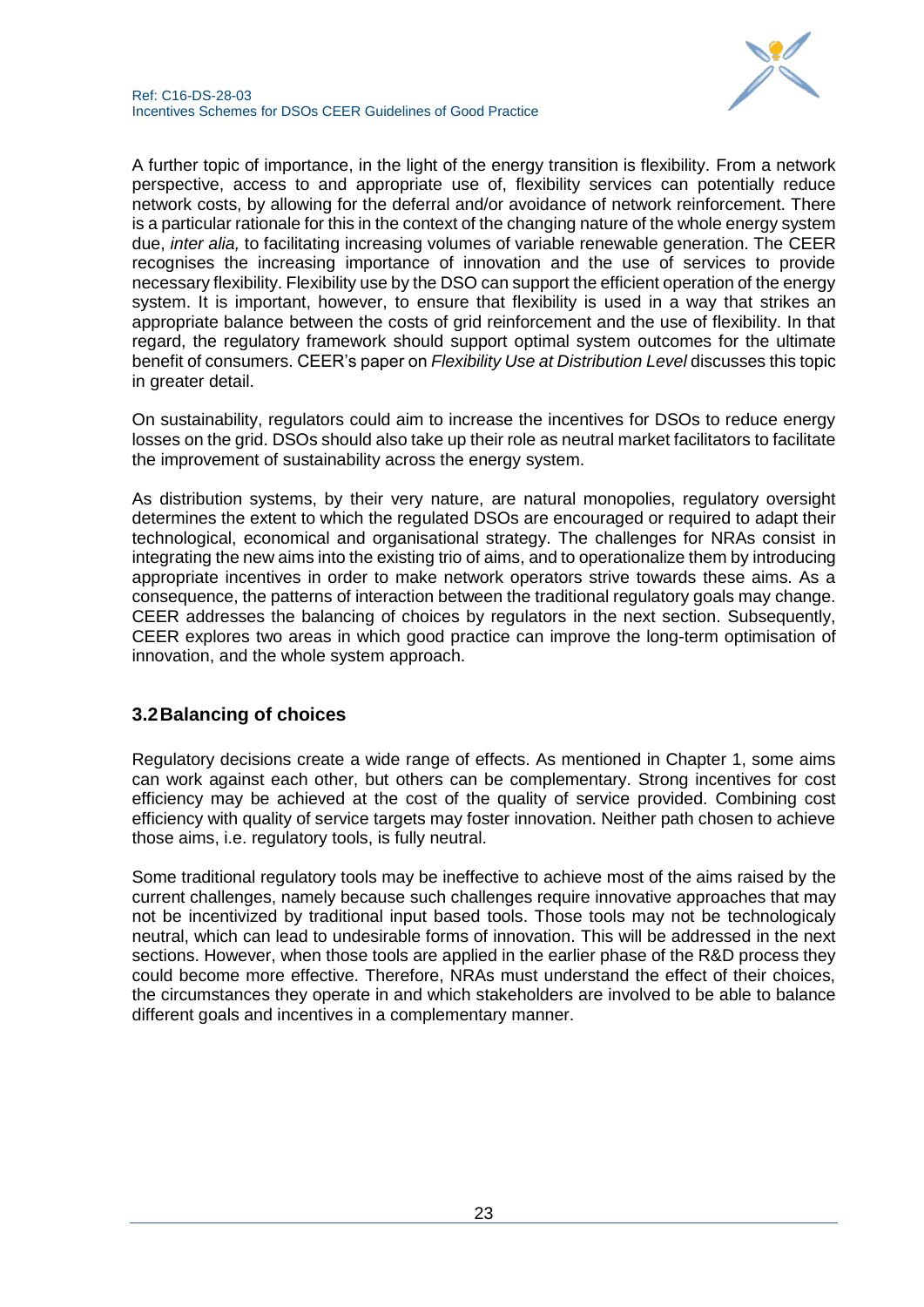

Furthermore, as some regulators may focus more on outputs than on inputs when they define incentives to address new challenges, they implicitly make assumptions on the correct delivery of distribution tasks, which also represents a certain regulatory involvement in the DSO's business, as mentioned in Chapter 1. This trend reinforces the need for regulators to balance aims and tools in advance, and to legitimise their options vis-a-vis the stakeholders, ensuring that the chosen options bring value for money for the stakeholders in the short and the long term.

NRAs should firstly define the main regulatory goals, following an interactive process with stakeholders. During this process, regulators should clearly present their proposals, alongside supporting impact assessments of the incentives. Monitoring instruments and indicators should be developed afterwards and presented to stakeholders in order to evaluate the regulatory tools and adapt them if necessary. This must be a clear and transparent process in order to ensure a stable and predictable regulatory framework.

Again, as new challenges prompt NRAs to consider the impact of their regulatory choices on the whole system, having an effective monitoring process may also ensure regulators can better evaluate the broader consequences of their regulatory options. Through consistent and efficient monitoring, regulators can focus on establishing outcomes, whilst being less concerned with defining inputs.

Such interactions with stakeholders can be seen as a continuous process that provides NRAs with valuable information regarding key performance indicators, which will in turn improve the process of balancing policy and outcome choices.

### <span id="page-23-0"></span>**3.3Innovation**

In the absence of competitive pressure for DSOs, NRAs need to set incentives which deliver the most efficient long term outcomes for consumers. In general terms, CEER supports innovative solutions where they are in the energy consumer interest, avoiding regulatory overburdening when setting reporting requirements and allowing only efficient implementation costs for innovative solutions from DSOs.

Innovation may come in different forms. Innovation may enhance network operation, e.g. in terms of intelligent steering and control or measuring systems. Ideally, using innovative solutions leads to a more efficient system than using conventional ones. To give some examples, innovation may help to reduce network expansion, and maximize the use of the existing infrastructure. Likewise, the employment of network beneficial flexibility services and other innovative managements of the distribution grid may help to better exploit available network capacity or to avoid network expansion in case of network congestions due to increasing feed-in from renewables. Also, innovation can help to improve operational aspects within the DSO. Important as well is that innovative solutions can improve the reliability of the grid.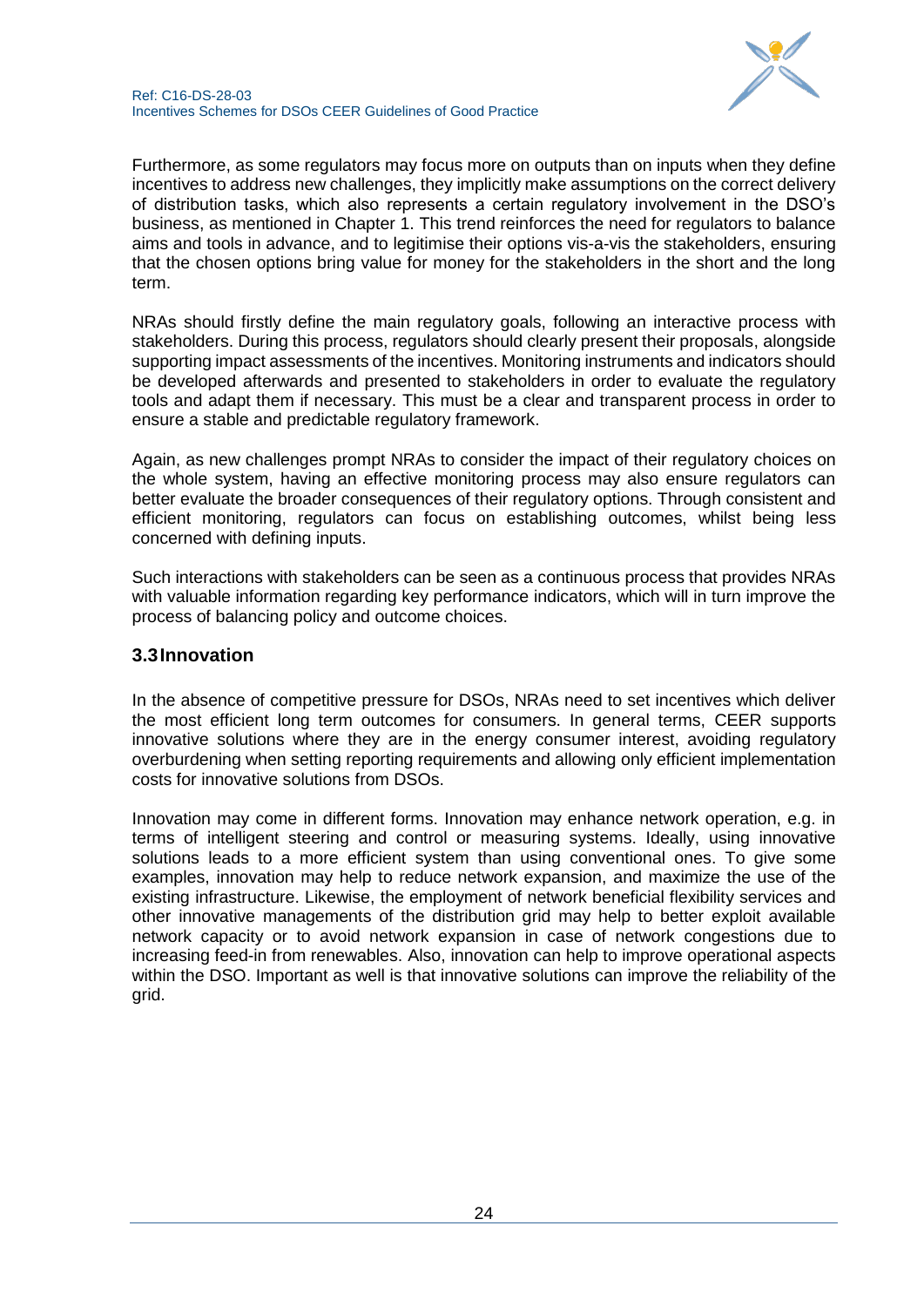

These activities may support the realisation of a cost efficient network operation. However, their actual deployment depends on the relevance NRAs accord to innovation. On the one hand, they can be considered as one, among several other, means to an end, i.e. the regulatory aim of cost reduction/efficiency or quality of service. In this case, innovation and flexibilities cannot be interpreted as a changing aim as such, but rather as an enabler to reach a general aim. On the other hand, NRAs may decide to explicitly incentivise innovation. In this case, innovation incentives can be considered as one of the main instruments to achieve regulatory aims. Depending on which of these strategies is being pursued, the calibration of regulatory incentives may vary significantly.

In the first case, where innovation rather constitutes a simple instrument to reach the regulatory aim of efficiency, incentives for innovation will come in an *indirect* form linked to the efficiency incentive applied. The following example explains this indirect approach: how a TOTEX benchmarking yields efficiency targets for a DSO. The benchmarking exercise shall be calibrated in a way that it detects inefficient employment of resources of the DSO vis-à-vis its peers. If DSO A realizes its distribution task with an innovative solution, which is less costly than the conventional solution employed by DSO B, the innovative DSO shall ceterus paribus have a higher profit. Innovations that increase efficiency pay off. Vice versa, if the conventional solution is less costly compared to the innovative one, the same consequences shall apply. Ideally, the indirect incentive is parameterized in a neutral way leaving the decision for the most efficient solution to the network operator. Here, innovation is not regarded as an aim by itself and the regulatory system rather focus on efficiency incentives, e.g. by providing a bonus for very efficient behavior. This would reward innovations indirectly, when the innovation leads to more efficiency. This approach is technologically neutral.

In the second case, where innovation is one of the main instruments, incentives may come in more *direct*, explicit forms. This happens mainly when the regulatory approach in place requires a stronger drive to implement certain solutions for changing needs. In these cases, the regulator can, for example, set premia on the rate of return for investments in certain innovative technologies (e.g. increase of WACC for special smart grid activities).

However, innovation can be effectively promoted with indirect incentives, for instance when a good performance indicator and a clear metric is identified, the regulator can set up an efficient, reliable and controllable output-based mechanism. Here, the performance-based revenues/penalties are based on some key performance indicators accurately selected and calibrated (like distributed energy hosting capacity, load factor, etc). Output based regulation can be effective to stimulate DSOs to deploy innovative functionalities where these are mostly needed. It can be challenging to find performance indicators for innovation specifically, but output indicators for other aims, e.g. quality of supply, may indirectly promote innovation if this increase the performance. Besides, the use of input and output based approach can be complementary. For instance, in what concerns innovation, an input based approach might be more suitable for the demonstration phase of the typical innovation process, and output based regulation for the final deployment phase, when a clear metric and indicators are finally identified. While direct incentives are not technologically neutral, output-based incentives leave DSOs responsible for selecting the best efficient technology; but constitute a special incentive to steer the activities of the DSO in a certain direction by the regulator, leading to a deeper interaction with the stakeholders, as was mentioned in the previous section.

The NRA may choose obligations to promote a very specific innovation, such as a minimum of "smart" metering functionalities for all customers. When requirements are too technically detailed, this approach risks to be not technology neutral and unbiased.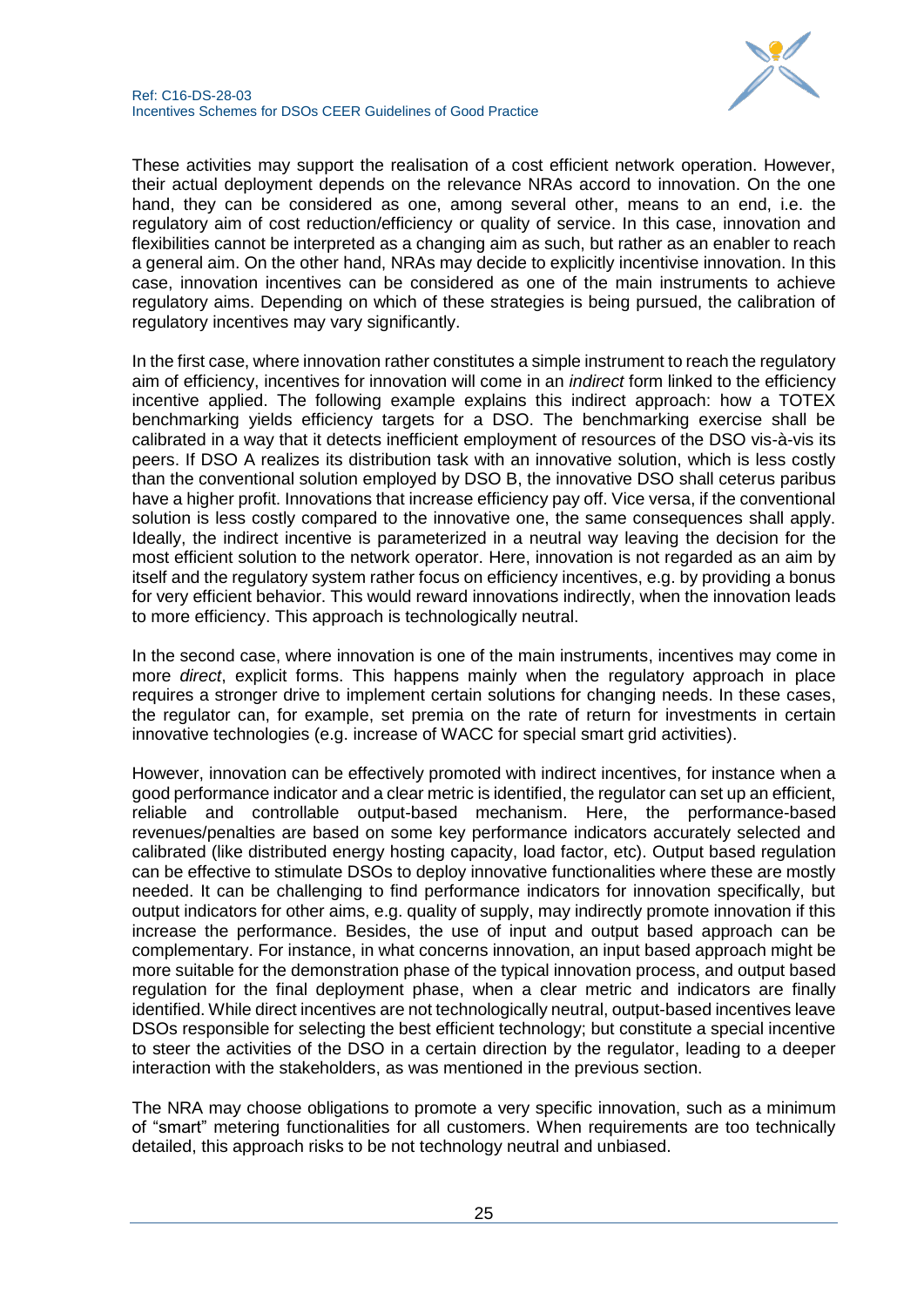

Coming back to direct incentives, a possible approach is to treat certain costs related to R&D as pass through costs in the model when setting revenues. Here, the NRA must define some criteria for what can be included in the arrangement. The challenge is to make those criteria both good enough to promote relevant innovations and easy enough to apply in practice. This is the usual balance between accuracy and simplicity that NRAs often face. The NRA can choose to do all evaluation of a project themselves, or try to leave the evaluations to some external bodies to reduce their own burden of work. For example, one criteria can be that the project has been found worthy of support by a grant institution/research council to be included in the arrangement. In the case of pass through costs, there should also be an upper limit to how much can be included in the arrangement. Also, cost for implementing/rolling out new innovations may be included in pass-through or funding arrangements.

A variant on this approach that offers stronger incentives is where the NRA can provide funding for innovative projects. The funds can be applied for by the DSOs, for example in a tendering process. The companies compete for the funding and the funds can be raised through the tariffs, and be equally shared across all customers because the projects provide benefits for all customers in the country. This is different to the arrangement with special WACC/pass through where costs will be shared by consumers connected to the DSO that invests.

Each member state has different characteristics, and each NRA must determine its goals and activities based on the circumstances that they operate in. There is no "one model fits all", but these are some examples of good practice that can be considered to incentivize innovations among DSOs.

It is important to note that these approaches interact with the conventional regulatory aims. Direct incentives for innovation may have a certain bias towards the efficiency aims. This is the case under the condition that the network operator chooses an innovative technology (due to a strong incentive to innovation) although a conventional solution would have been more efficient. Therefore, it would be more adequate to let the DSO choose the most efficient solution to achieve a particular aim, providing a regulatory framework that promotes innovative approaches but does not impose them.

Independent from the respective approach towards innovation, innovation by DSOs should be seen from a customer perspective. The DSO should not spend money on something that users do not benefit from. Further, innovation does not necessarily mean new technology; it could also be aimed at the normal corporate process. Innovation as such has always been part of the DSO's day-to-day business. In the context of *The Future Role of the DSO*, CEER emphasises that DSO innovation should not be outside their own activities as a neutral market facilitator.

## <span id="page-25-0"></span>**3.4Whole system approach**

The main task of the DSO is to operate the distribution grid and act as a neutral market facilitator to all actors involved with its grid. The customers of the DSOs pay for this through grid tariffs. In the performance of DSOs in general, but also in calculating the benefit of an innovative solution on distribution activity (both for management or investment), there can be broader benefits across the energy system as a whole. Therefore, the NRA should also keep a wide and forward looking perspective and have a good understanding of the whole system.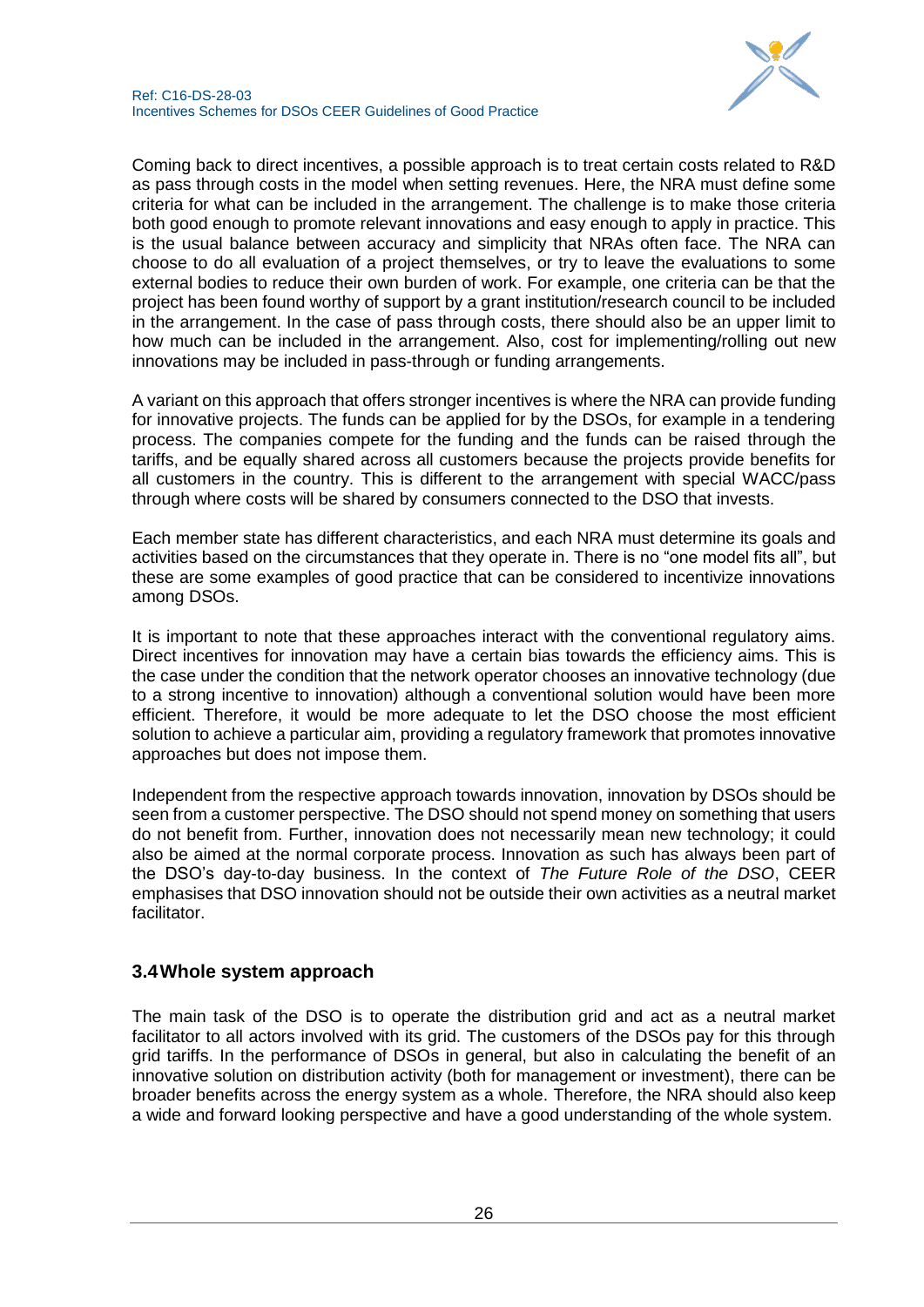

The whole system approach focuses on the "system" concept, trying to identify the net benefit that regulatory decisions may bring for the whole electricity system. Therefore, it is vital to recognize the roles and responsibilities of DSOs and TSOs, e. g. to clarify if benefits in distribution grids have an impact on transmission system operations.

For example, enhancing the visibility of distributed resources may help both, DSO and TSO activities. Indeed, the cooperation between DSOs and TSOs in finding the best design of the integrated transmission and distribution networks could reduce the total network system costs and avoid duplication of investments.

When adopting a forward looking perspective, regulators may consider the impact of DSO´s regulated network activities beyond the network, keeping in mind that this should only be used in areas where competition is absent. In this case it is necessary to guarantee that the services provided by network companies facilitate societal benefits for the good of customers and do not, and will not, unduly distort markets.

## **Consultation questions**

- 3.1 Changing aims
- *5. What are the most relevant new issues for DSO regulation?*
- *6. What should be the main regulatory goals in the near future?*

3.2 Balancing of choices

*7. Do you agree that the regulatory process shall be an interactive process between regulators and stakeholders*

*8. What can be done to allow a more active participation from the stakeholders?*

#### 3.3 Innovation

*9. Do you agree that technologically neutral indirect approaches are the most efficient way to promote innovation?*

*10. Do you agree that innovation should be seen from the costumers perspective? 11. Could you provide examples of indirect or direct incentives for innovation which you consider to be effective?*

3.4 Whole system approach

*12. What do you think about the CEER position on the whole system approach?*

*13. Could you provide examples of the whole system approach that bring added value?*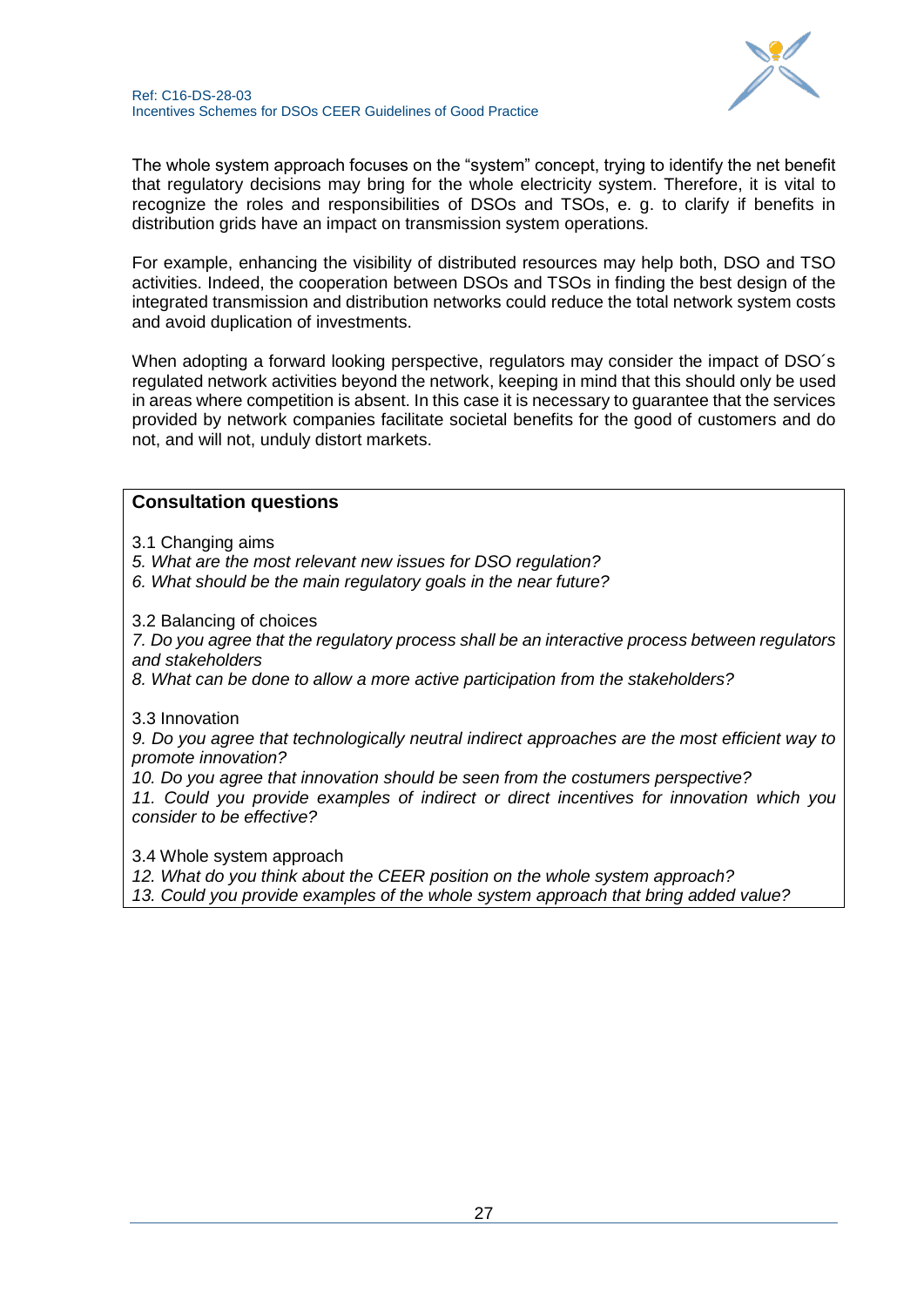

## <span id="page-27-0"></span>**Chapter 4: Next steps**

CEER invites all interested stakeholders to respond to this public consultation via the dedicated online tool. The deadline for responses is **12 May 2017**.

Following the 12 week consultation period, CEER will consider responses to this consultation carefully and prepare an evaluation of responses.. We will then publish a conclusion report and take forward further relevant actions.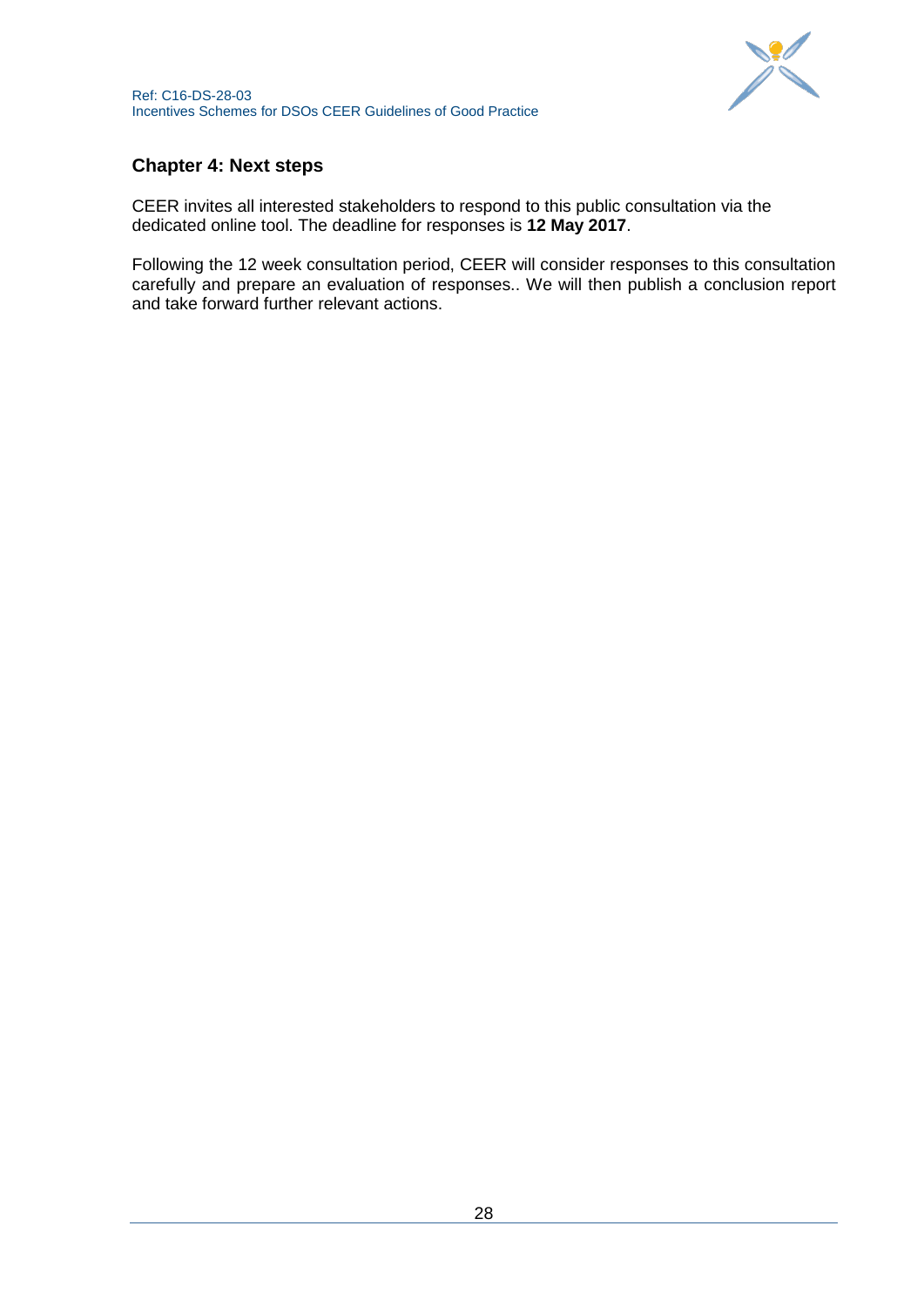

## <span id="page-28-0"></span>**Annex 1 – List of abbreviations**

| <b>Abrreviation</b> | <b>Definition</b>                           |
|---------------------|---------------------------------------------|
| <b>ACER</b>         | Agency for Cooperation of Energy Regulators |
| <b>CAPEX</b>        | Capital Expenditure                         |
| <b>CEER</b>         | Council of European Energy Regulators       |
| <b>DSO</b>          | Distribution System Operator                |
| <b>EC</b>           | European Commission                         |
| <b>GGP</b>          | <b>Guidelines of Good Practice</b>          |
| MS                  | <b>Member States</b>                        |
| <b>NRA</b>          | <b>National Regulatory Authority</b>        |
| <b>OPEX</b>         | <b>Operational Expenditure</b>              |
| <b>RES</b>          | Renewable Energy Source                     |
| SAIDI               | System Average Interruption Duration Index  |
| <b>TOTEX</b>        | <b>Total Expenditure</b>                    |
| ToU                 | Time of Use                                 |
| <b>TSO</b>          | <b>Transmission System Operator</b>         |
| <b>WACC</b>         | Weighted Average Cost of Capital            |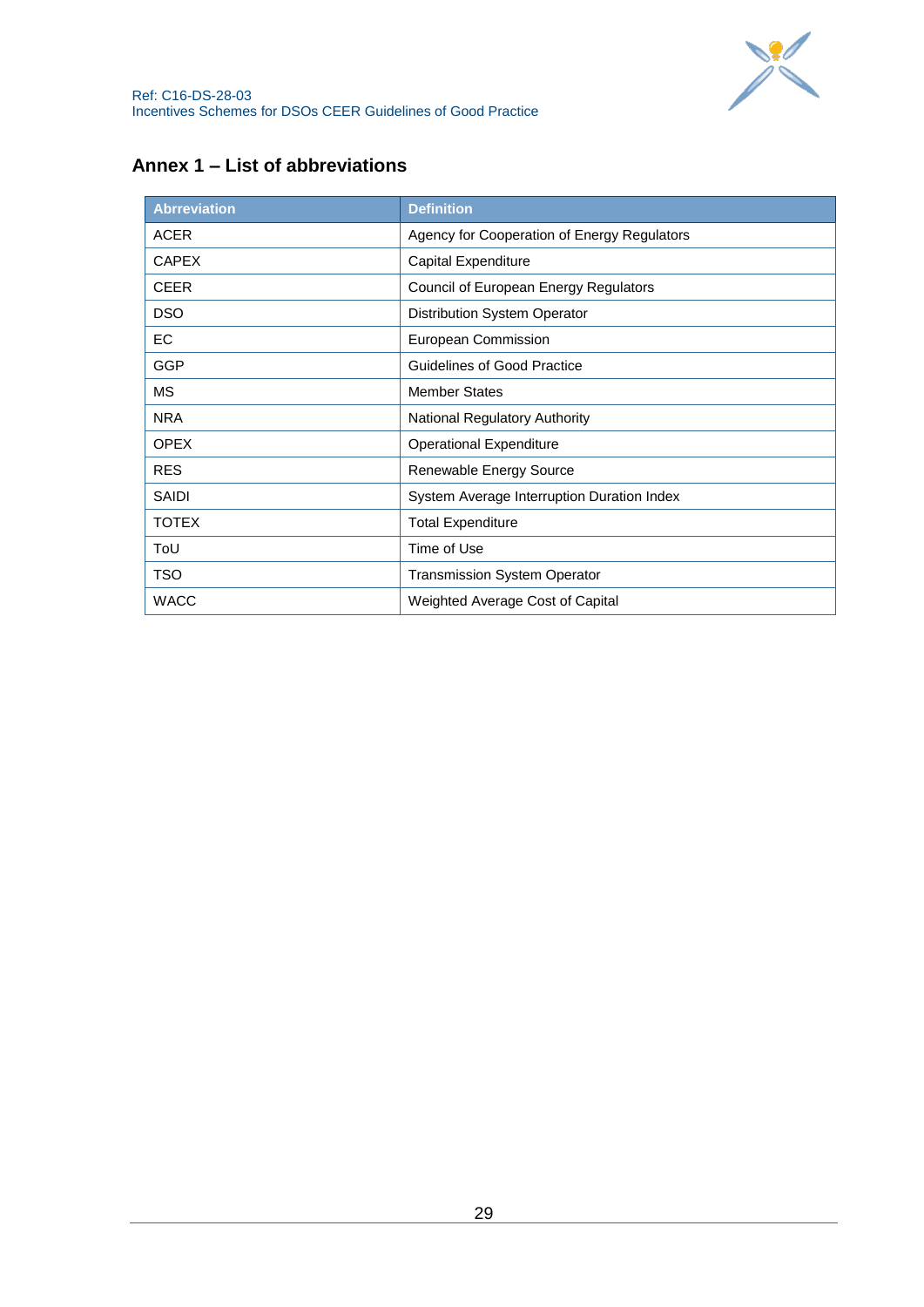

## <span id="page-29-0"></span>**Annex 2 – Glossary**

| <b>Term</b>                        | <b>Definition</b>                                                                                                                                                                                                                                                                                                                                                                                                                                                                                                                |  |
|------------------------------------|----------------------------------------------------------------------------------------------------------------------------------------------------------------------------------------------------------------------------------------------------------------------------------------------------------------------------------------------------------------------------------------------------------------------------------------------------------------------------------------------------------------------------------|--|
| Cost plus regulation               | Cost plus based regulatory approach focuses on the realised costs,<br>which are passed through into the allowed regulatory income or<br>tariffs.                                                                                                                                                                                                                                                                                                                                                                                 |  |
| Direct incentives                  | The NRA explicitly incentivizes specific behaviour or technology, e.g.<br>by granting a higher rate of return for certain assets or technologies.                                                                                                                                                                                                                                                                                                                                                                                |  |
| Indirect incentives                | The NRA implicitly incentivizes a certain behaviour by incentivising<br>overarching regulatory goals, e.g. efficiency incentives may lead to<br>more innovation together with cost reductions.                                                                                                                                                                                                                                                                                                                                   |  |
| Input-based regulation             | Input-based regulatory approach focusses on costs or processes,<br>where the NRA may prescribe how certain investments are done or<br>projects conducted.                                                                                                                                                                                                                                                                                                                                                                        |  |
| Output-based regulation            | Output-based regulatory approach focuses on parameters that<br>describe the distribution task of the DSO or focuses on the<br>performance of the DSO for achieving any regulatory aim. The NRA<br>may set thresholds for relevant parameters to incentivise the DSO in<br>a certain direction.                                                                                                                                                                                                                                   |  |
| Price-/revenue cap regulation      | The NRA ex-ante determines a regulatory allowance (price or<br>revenue cap) for the DSO which forms the basis for the DSO's<br>allowed revenues recovered through the tariffs charged on third<br>parties for using its network infrastructure. The regulatory allowance<br>is based on the DSOs individual cost structure, considering cost<br>efficiency targets.<br>With the calibration of the cap regulation, regulatory objectices (e.g.<br>in terms of efficiency, quality of supply or innovation) may be<br>calibrated. |  |
| Standardised cost regulation       | Efficient costs are defined through engeneering experience. This<br>could for example be done by calculating the involved (efficient)<br>costs of the existing of required grid.                                                                                                                                                                                                                                                                                                                                                 |  |
| Technologically neutral regulation | Regulatory incentives do not create any bias towards a certain<br>technology or cost category (e.g. CAPEX vs. OPEX).                                                                                                                                                                                                                                                                                                                                                                                                             |  |
| Totex regulation                   | Allowed revenues do not differentiate between CAPEX and OPEX,<br>bust considers the whole costs, instead. Therefore, it ensures that<br>the incentive is technologically neutral.                                                                                                                                                                                                                                                                                                                                                |  |
| Whole System Approach              | Approach that focuses on the "system" concept, trying to identify the<br>net benefit that regulatory decisions may bring for the whole<br>electricity system                                                                                                                                                                                                                                                                                                                                                                     |  |
| Yardstick competition              | See cap regulation. Here, the regulatory allowance is based in parts<br>or in total on exogenous (efficient) cost structures, for example of<br>other DSOs.                                                                                                                                                                                                                                                                                                                                                                      |  |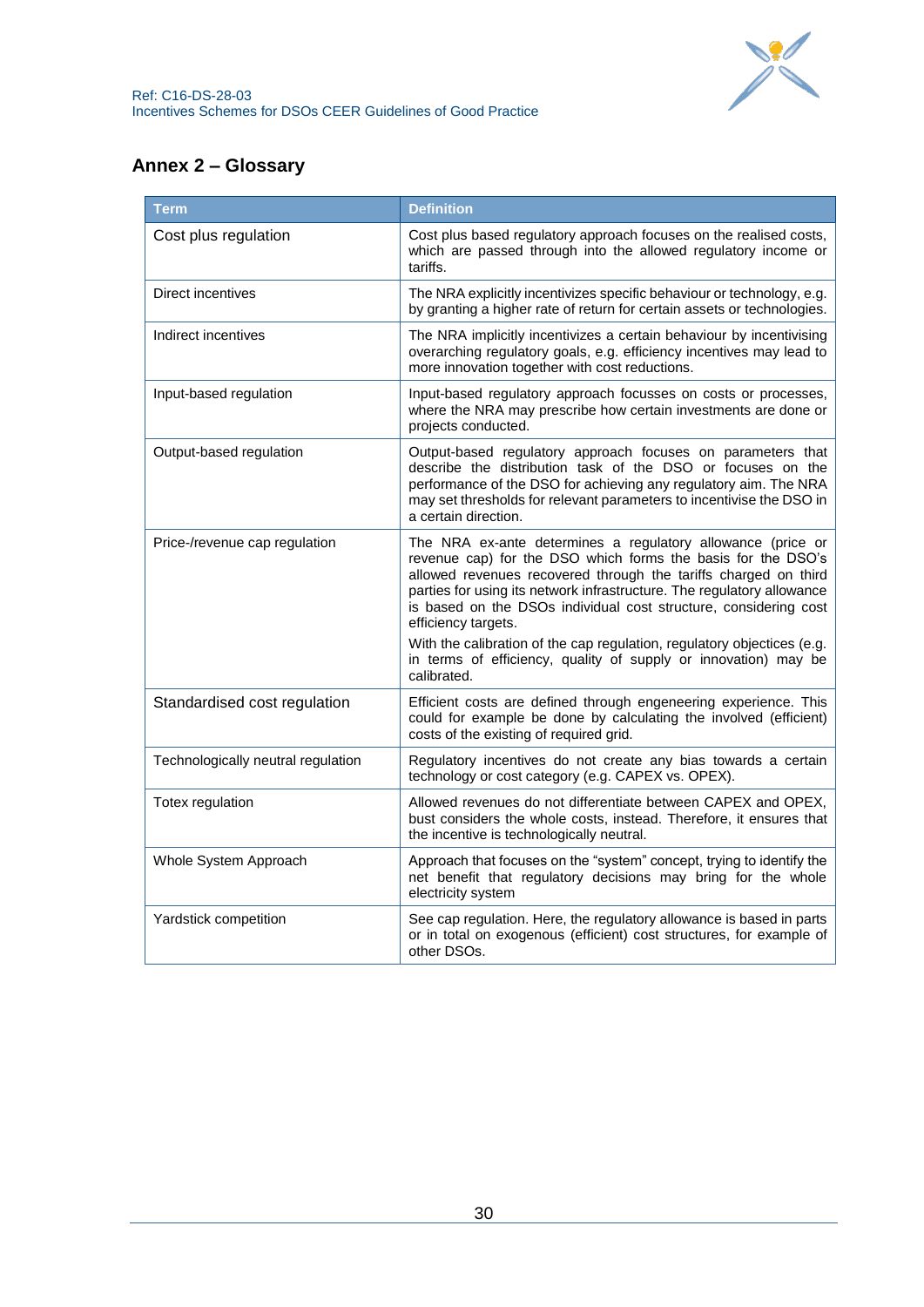

## <span id="page-30-0"></span>**Annex 3 – Main regulatory tools by goals**

| <b>Cost efficiency</b>                                            |                                                                           |  |
|-------------------------------------------------------------------|---------------------------------------------------------------------------|--|
| Focused on OPEX                                                   |                                                                           |  |
|                                                                   | 1. Price cap/revenue cap                                                  |  |
| 2.                                                                | Standardised cost                                                         |  |
| 3.                                                                | Yardstick competition                                                     |  |
| 4.                                                                | Cost plus                                                                 |  |
| Focused on Capex                                                  |                                                                           |  |
| 5.                                                                | Price cap/revenue cap                                                     |  |
| 6.                                                                | Standardised cost                                                         |  |
| 7.                                                                | Yardstick competition                                                     |  |
| 8.                                                                | Cost plus                                                                 |  |
| Focused on Totex                                                  |                                                                           |  |
|                                                                   | 9. Price cap/revenue cap                                                  |  |
|                                                                   | 10. Standardised cost                                                     |  |
|                                                                   | 11. Yardstick competition                                                 |  |
| 12. Cost plus                                                     |                                                                           |  |
|                                                                   | Promote quality of service                                                |  |
|                                                                   | Output-based regulation (penalties/rewards)                               |  |
|                                                                   | Quality of service obligation, i.e., with penalties/rewards               |  |
|                                                                   | Ensure that the level of profits are close to cost of capital             |  |
| Monitor and review after each regulatory period                   |                                                                           |  |
|                                                                   | Any automatic mechanism (ex.: cap or floor defined in the rate of return) |  |
| Promote innovation                                                |                                                                           |  |
|                                                                   | Output-based regulation                                                   |  |
|                                                                   | Input based regulation (ex: higher WACC for specific investments)         |  |
|                                                                   | Obligation for users (i.e. connection minimum requirements)               |  |
|                                                                   | Obligation for DSOs (i.e. minimum smart functionalities)                  |  |
|                                                                   | Promote energy efficiency                                                 |  |
|                                                                   | Output-based regulation                                                   |  |
| Input based regulation (ex: higher WACC for specific investments) |                                                                           |  |
| Tariff mechanisms                                                 |                                                                           |  |
|                                                                   | Obligation (i.e. low losses transformers)                                 |  |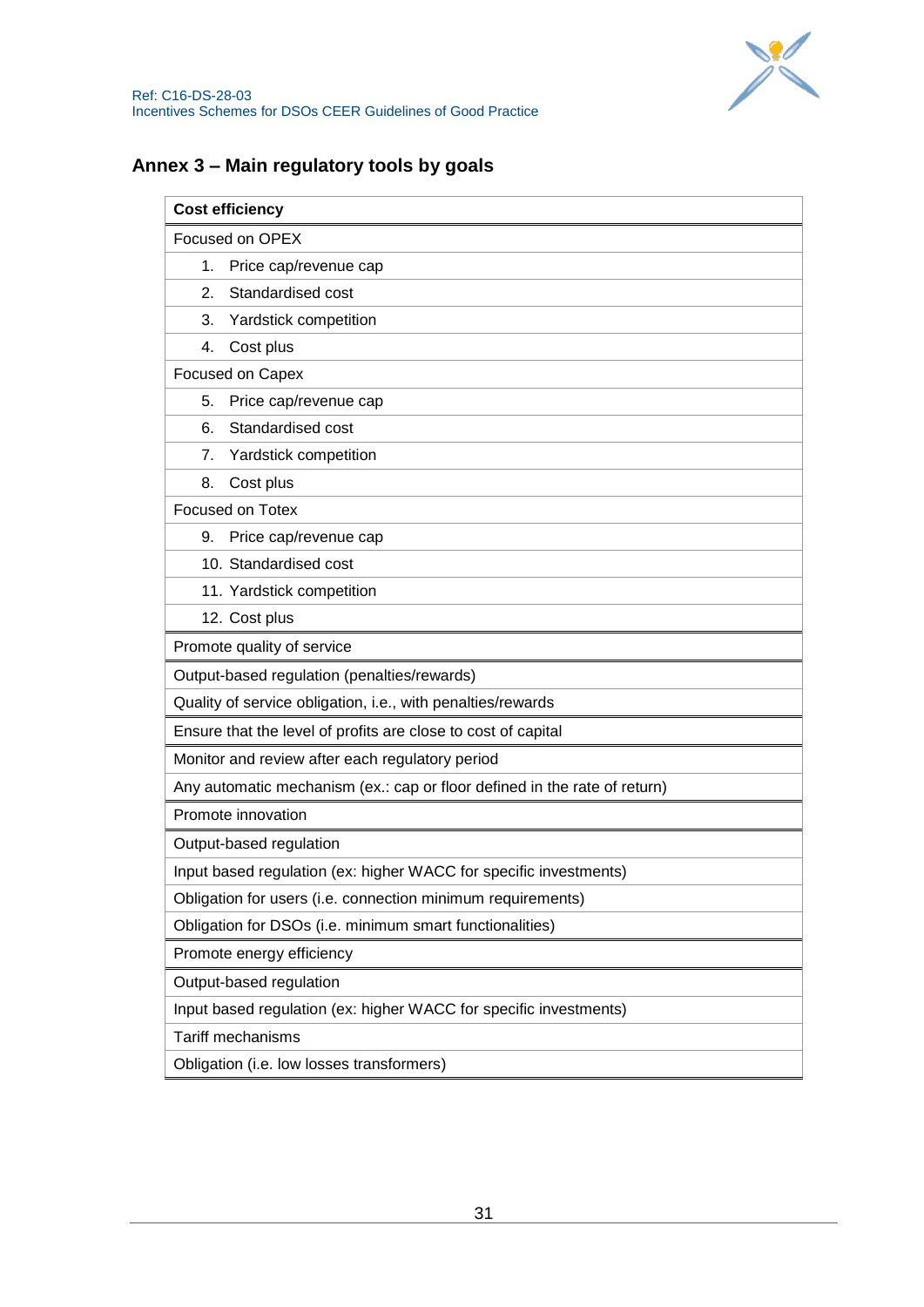

## <span id="page-31-0"></span>**Annex 4 – Case studies**

### **Output regulation and indirect innovation incentives - Case Study The Netherlands**

*ACM regulates the Dutch DSOs by using yardstick competition. ACM combines this with output regulation and sets the income based on the total costs. This regulatory approach offers DSOs the incentives to innovate.*

In the Netherlands, seven electricity and eight gas DSOs are present. Since 2000 and 2002 respectively, ACM has used yardstick regulation to set the income of these DSOs. This income is set ex-ante at the start of a regulatory period of three to five years. The income is based on the total costs of the sector, which allows the DSOs to recover sufficient income and provides incentives for them to reduce the costs. As ACM does not treat capital costs and operational costs in a different manner, it is up to the DSO to run its own business without bias.

The yardstick regulation creates an environment where DSOs are incentivised to perform better, both in the short and the long run. Costs for innovation are included in the total costs of the sector and are remunerated to the DSOs through the yeardstick approach. In this way, the DSOs can find their own balance in their degree of innovation and are able to optimise their choices.

ACM distinguishes several different output factors for the electricity DSOs. In setting the income level for a DSO, it is not only the transport and connection to customers that is valued. Also, the performance on facilitating the feed-in of electricity and the quality of supply (frequency and duration of outages) are included. As such, DSOs have other incentives than only reducing their costs.

ACM subscribes to the view that innovation is a means to reach other goals. With the above characteristics of regulation, ACM believes that DSOs have the right incentives to reach the relevant goals. Due to these incentives, DSOs are also triggered to innovate to improve their performance. One of many examples is that Dutch DSOs are moving towards smart grids, where stations can be controlled from a distance and the quality of service increases. The expectation is that this will reduce outage duration considerably.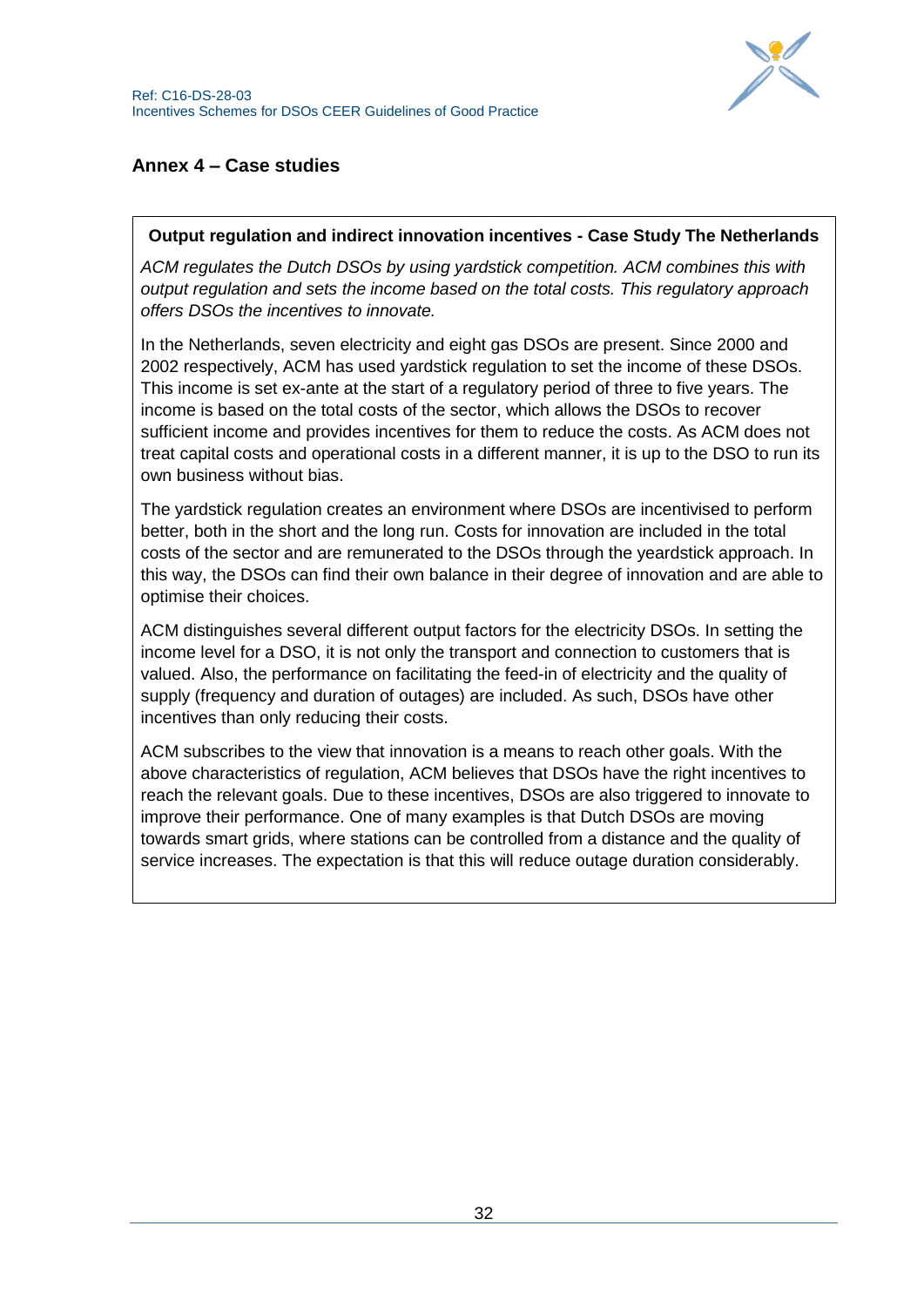

## **Incentives for innovation - Case Study Norway**

*NVE regulates the Norwegian DSOs by using a combination of the company's own costs and the costs from benchmarking models. In addition, costs for R&D are treated as passthrough costs when they fulfill certain conditions, in order to avoid short term disincentives.*

The Norwegian NRA calculates yearly revenue caps with elements of yardstick competition. 40% of the revenue cap is based on the company's own costs, and 60% on the cost norm where benchmarking models are used. In the benchmarking, total costs are minimised given the outputs defined in the model.

Research and development rarely increase outputs of the model in the short run. This means that conducting R&D for a DSO would increase costs without any corresponding increase in output, i.e the DSO would perform worse in the benchmarking. This would give disincentives against R&D for a DSO and that is not desirable in a time where there are changes happening in the industry. Based on this, a new mechanism was introduced in 2013 to strengthen the incentives for investing in R&D. In the mechanism, R&D costs are treated as pass-through costs, i.e they are not included in the benchmarking and can be included directly into the tariff base. Three conditions must be fulfilled before the costs are accepted in this mechanism:

- 1. The R&D is useful for grid operation/investments/planning;
- 2. It represents a maximum of 0.3 % of the DSO's regulatory asset base;
- 3. The R&D project is approved by an external body, e.g. the research council. This ensures the burden of work for the NRA is reduced. As the NRA must not evaluate whether it can be considered as research, that decision is delegated to a third party.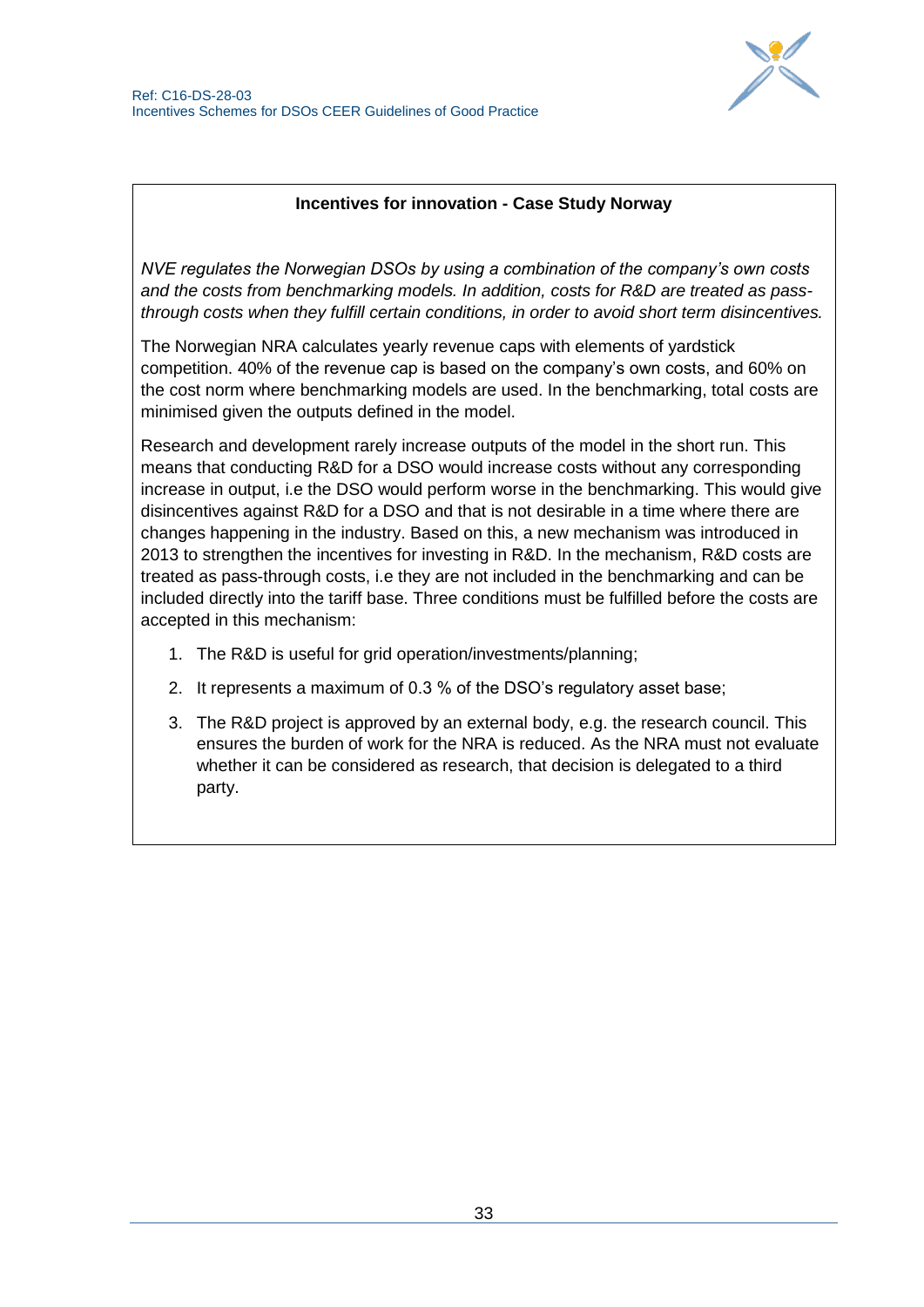

### **Transparent Processes in Regulation - Case Study Portugal**

In order to enable the definition of effective incentive schemes, which balance different perspectives, the Portuguese NRA (ERSE) has implemented a set of regulatory policies which are based on several rules, such as transparency, collaboration with stakeholders, and monitoring, under a stable and predictable regulatory framework. These rules have consistently supported ERSE in defining its main regulatory goals and in evaluating, or adapting if necessary, the regulatory tools it applies, based on the feedback from stakeholders.

For instance, to set network access tariffs, regulatory financial reporting rules were established following several discussions with regulated companies. Each year, ERSE's network access tariffs proposal undergoes a public consultation process, during which all of ERSE's tariffs documentation is shared with the public, and representatives of all stakeholders are invited to provide their views and comments before the final tariffs proposal is approved and published. The publication of regulatory codes that imply changes to the regulatory framework, and other statutory responsibilities such as providing non mandatory opinion on companies' network investment plans are also carried out through a process that includes a consultation period, where all relevant information is transparently shared. In this case, even though ERSE's opinion is not binding, it can have a significant influence in the process because it considers stakeholder perspectives.

Another key tool that has contributed to the effectiveness and stability of the Portuguese regulatory framework has been the periodic monitoring of a set of variables which guide regulatory strategies, such as quality of service, regulated activity profitability, the level of infrastructure utilization, and cost efficiency. This set of variables is under review in order to capture further outputs of the network service.

The mechanism adopted by ERSE to promote innovation*<sup>10</sup>* also benefits from this effective governance framework. Innovation incentives were designed after a consultation process in which stakeholders perspectives were balanced: on the one hand consumers, who tend to be more concerned with cost control in the short run, and on the other hand the DSO, that requires a stable regulatory framewework in the long run. The current version of the mechanism encourages regulated companies to invest in projects/technologies that would lower operating costs while also generating other benefits (i.e, improved quality of service). Moreover, DSO's innovation is also fostered through an incentive based tender process designed to promote energy efficiency, which is open to all kinds of stakeholders. The incumbent DSO has participated with projects focused on energy efficiency in public lighting (one of its core activities).

-

 $10$  Portuguese regulatory framework has enabled innovation at DSO level that may push the DSO to higher service levels, like meter reading frequency and consumption data acquisition, dispersed generation metering, quality of service data coverage and reporting, distribution network asset reporting and implementation of automation and remote control solutions, etc..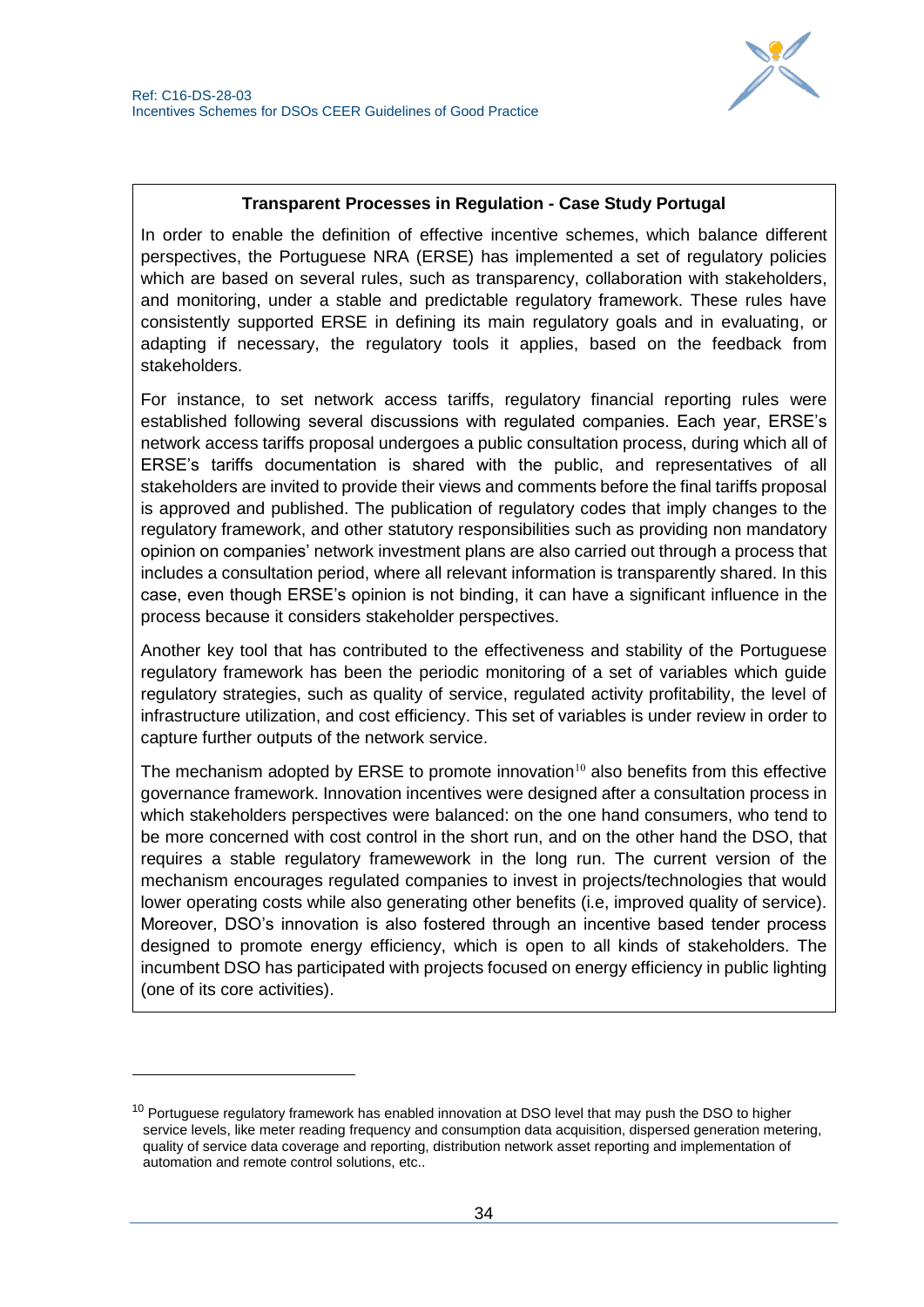

## **Output regulation and incentive schemes for innovation - Case Study Italy**

In 2016 AEEGSI introduced an output based incentive mechanism for large scale investments on innovative systems for electricity distribution. Based on the results of tests conducted in smart grid pilot projects which were initiated in Italy in 2011, the new regulation overpasses the input based incentive mechanism (extra-WACC) and the attention to the mere "grid" ("smart grid"), focusing on output and the "system" concept ("smart distribution system"), trying to identify the net benefit that innovation may bring at system level and not just at the network level.

The incentive mechanism aims at stimulating DSOs to deploy innovative functionalities where these are mostly needed (areas with huge RES penetration) and where, without such an incentive and with the current tariff system, the DSO could have no interest in developing such innovative solutions.

The analysis undertaken leads to the identification of two innovative functionalities that are not promoted by existing incentive regulatory mechanisms:

- observability of distribution system (power flows and the state of distributed resources);
- ability to regulate the voltage profile of the MV networks.

The mechanism focused on different levels of increasing complexity which could be developed even without challenging telecommunication systems, without any direct involvement from widespread resources and, of course, without distorting the market (in the absence of competition).

A cost benefit analysis has been set for the valuation of the outputs, based on the examination of the performances that are actually necessary, so as to ensure, at the lowest cost, the innovative functionalities of smart distribution systems and the assessment of the costs associated with such performances, taking into account the economies of scale that might arise.

According to these guidelines, this incentive mechanism have two characteristics:

- "output-based": it is correlated to an indicator that expresses in a simple manner the level of benefit from the intervention, since this mode allows the DSO to focus on the more efficient choices for the system;
- "selective" in nature: it is able to orient itself primarily toward those areas in which the intervention yields the greatest net benefits.

The index to selectively steer the development priorities of the functionalities towards the most critical areas with the highest penetration of renewable sources, is based on the Reverse Power Flow Time Indicator that has to exceed 1% on each transformer of PS.

As for the outputs, different benchmarks were chosen for the two functionalities:

• as regards the observability of power flows and the state of network resources, the rated power of DG from RES, in standard network structure, associated with the transformers of the PS in which the "smartization" investment is put into operation;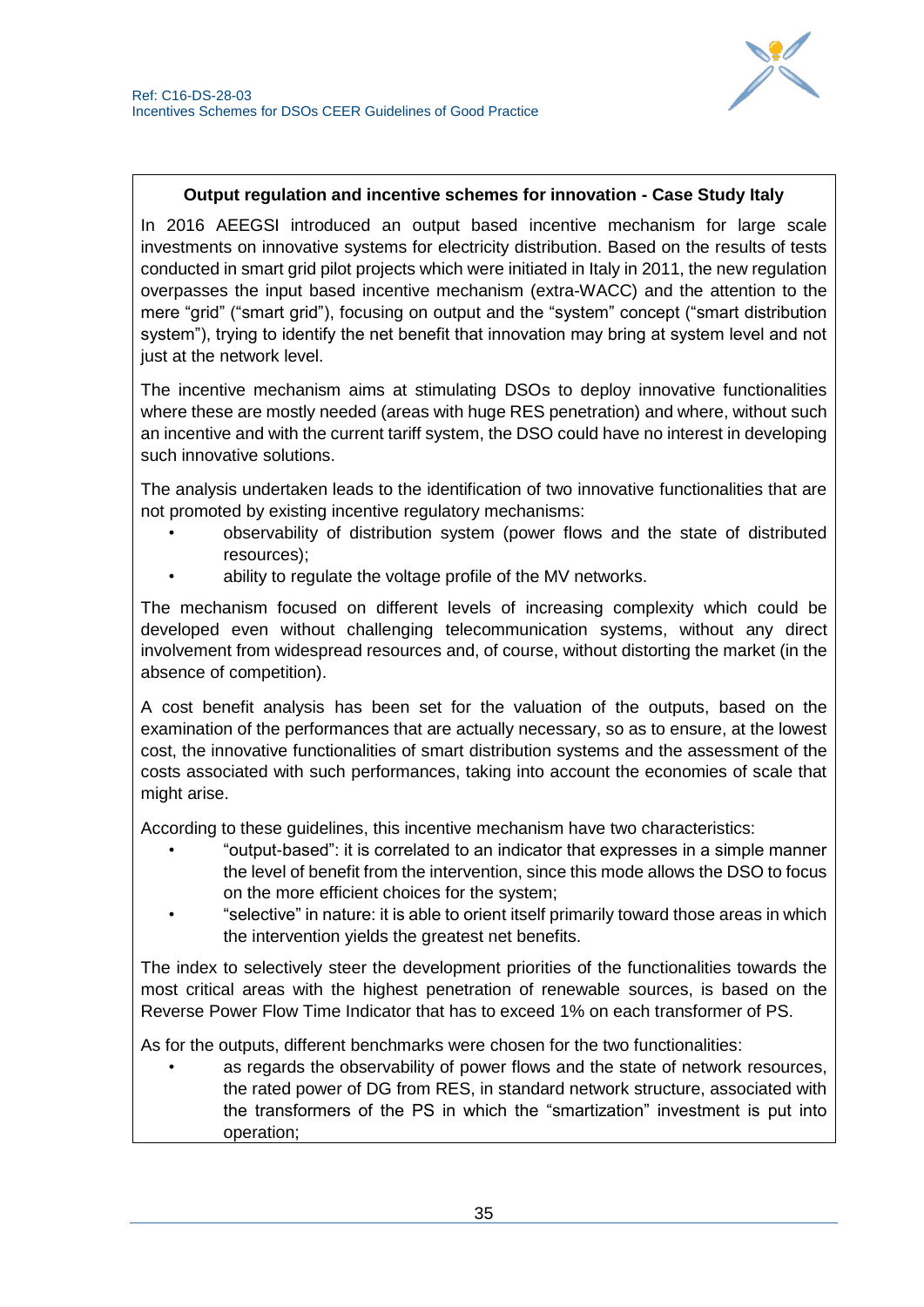

• as regards voltage regulation on the MV networks, the rated power of transformers of PS in which the "smartization" investment is put into operation. More detailes: Regulatory order 646/2015/R/eel, Annex A "Testo integrato della regolazione output-based dei servizi di distribuzione e misura dell'energia elettrica" and a dedicated web page:

http://www.autorita.energia.it/it/operatori/smartgrid.htm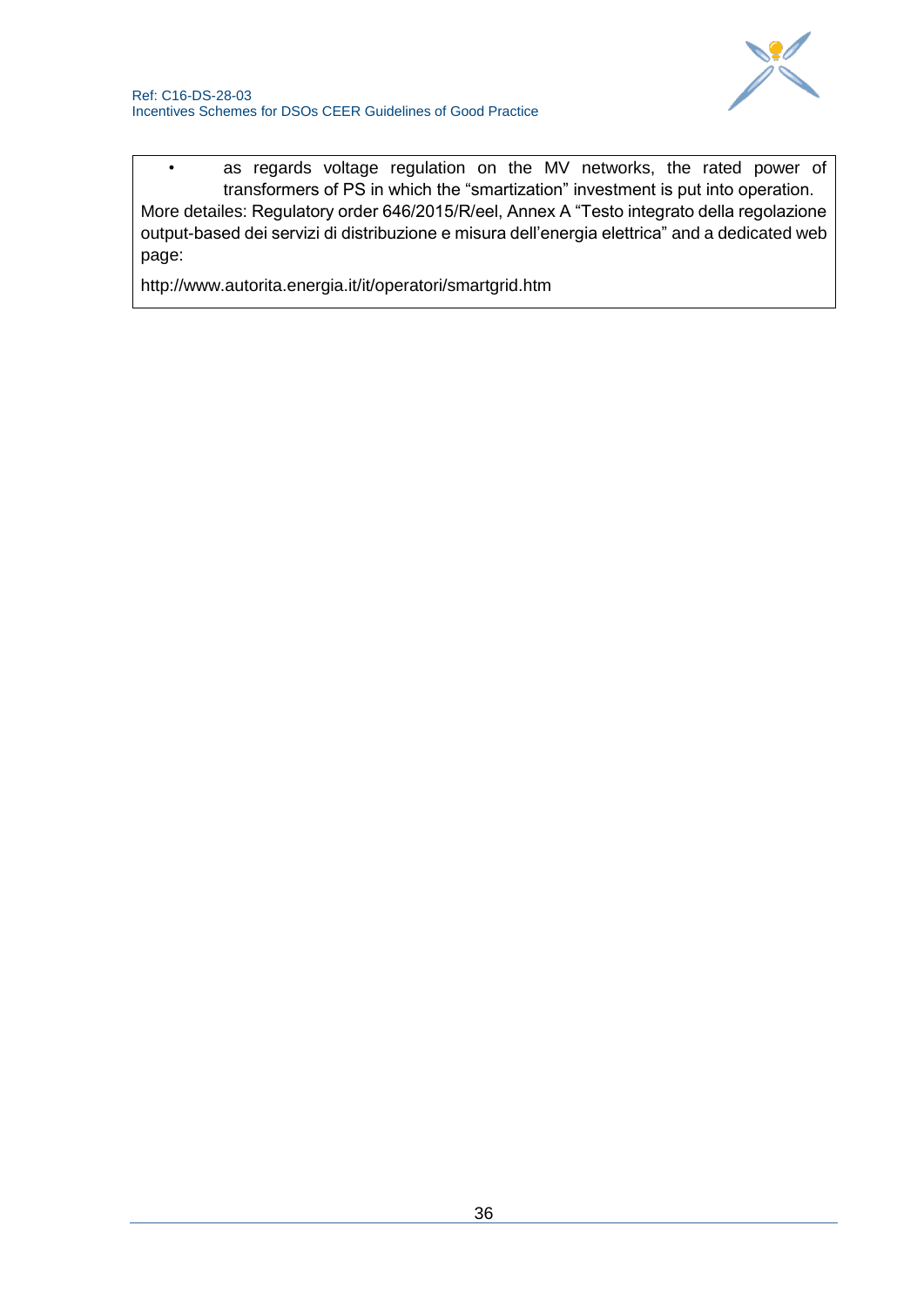

## **Efficiency Bonus - Case Study Germany**

As part of the reformed ordinance, an efficiency bonus may be granted to eligible DSOs. It is connected to the benchmarking system, as DSOs are eligible for the efficiency bonus only if they are determined to be fully efficient as a result of the benchmarking process. Bundesnetzagentur carries out a superefficiency analysis – based on the Data Envelopment Analysis of the regular benchmarking – for eligible DSOs, both with actual costs and with standardised costs. The superefficiency value is the difference between the results of the superefficiency analysis and the efficiency values from the regular benchmarking (which is 100% since only efficient DSOs are eligible), capped at 5 % for both cost bases and averaged afterwards. The bonus is then determined by multiplying the superefficiency value with the temporarily non-controllable costs and split evenly over the duration (years) of the regulatory period.

The bonus is designed to enhance innovation as DSOs now have an incentive not only to be fully efficient, but to constantly try to exceed 100 % (relative) efficiency. Thus, it also rewards longer-term innovations which ensure that DSOs reach superefficiency status in future regulatory periods.